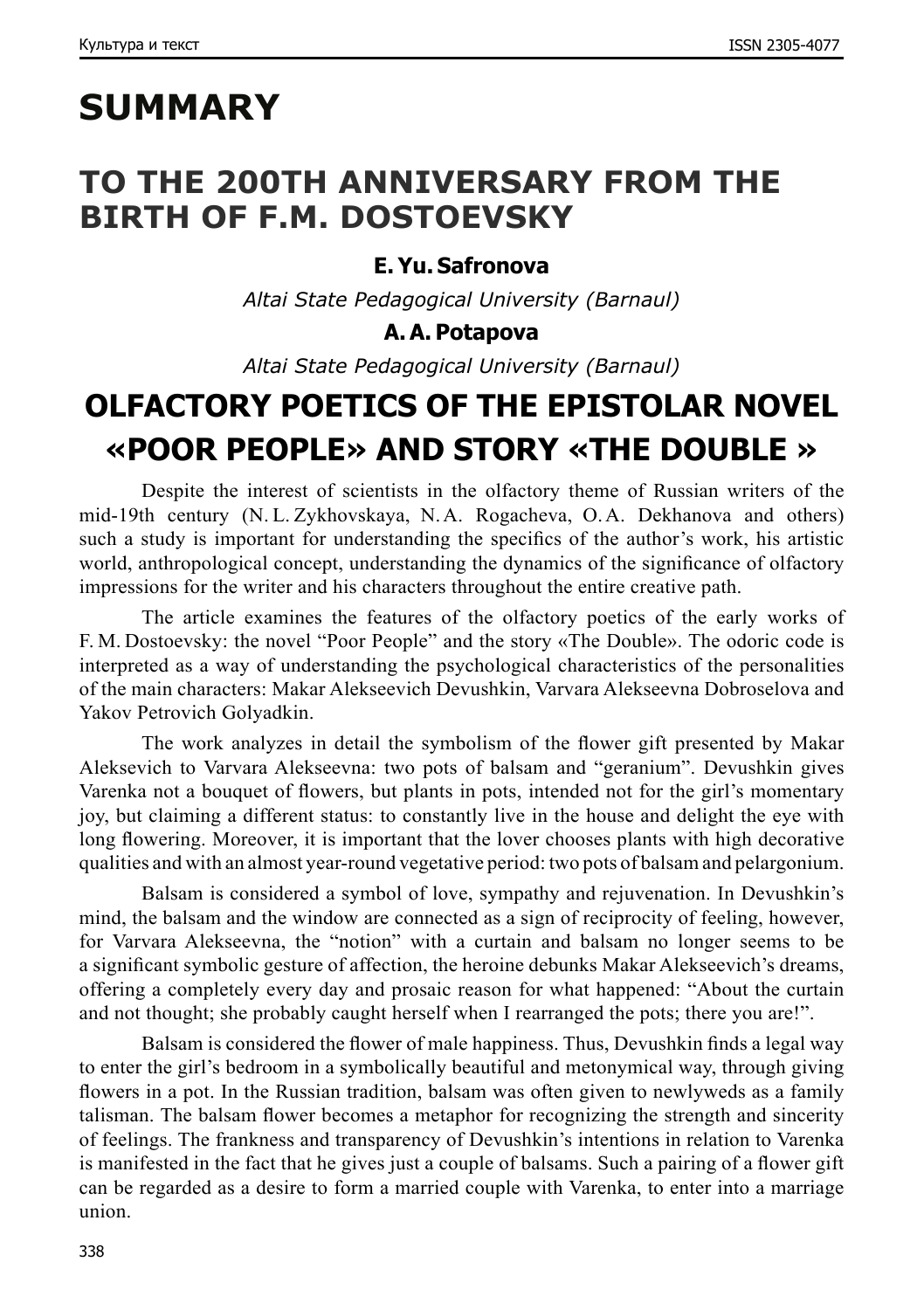Another flower gift is pelargonium, which Varenka affectionately, at home, calls "geranium" and puts it in the center of the flower arrangement on the window, surrounded by two balsams. In the symbolic field of culture, red geranium is a symbol of love, loyalty and family. For its abundant and bright flowering, pelargonium was considered a plant that helps to meet the betrothed and attract love in life. Geranium radiates vital energy, awakens passion. Neither balsams nor geraniums are important for the heroes because of odor; it is the shape of the inflorescences, their color, and the arrangement of the pots on the window, i. e. visual imagery and symbolic content that is prevailing. To describe the newly emerging love relationship, Dostoevsky uses the language of flowers with a rich semiotic trail in culture, which allows the attentive reader to see for the noble and decent context of Makar Alekseevich's courtship of a girl an implicit, but quite definite erotic subtext and a desire to create a full-fledged family. The author did not actualize the smells of balsam and geranium, their scent markers were not manifested, which indicates the potentiality of only incipient relationships and hidden, non-embodied sensuality, since the relationship is still at the stage of timid recognition, hope for mutual sympathy. As a rule, in Russian literature, the strong smell of flowers or perfume always correlates with the expressiveness and intensity of the erotic overtones. That is why fragrant mignonette with a bright aroma will remain unapproved and

All the attempts of the male heroes of Dostoevsky's early works (Devushkin and Golyadkin) to change their scent environment with the help of perfumery in order to attract a beloved who is higher on the social scale (actress Glasha, daughter of a state councilor) turned out to be unsuccessful. The female characters (Glasha, Varvara Alekseevna and Klara Olsufievna) seem to have no sense of smell and do not react in any way for the odor markers of the gentlemen in the form of scented soap or perfume.

unrealized gift ideas for Varvara Alekseevna.

In addition to the pleasant smells of spring, greenery, flowers and perfume, Dostoevsky's first novel contains the suffocating smell of populous Petersburg, its outskirts, and apartment buildings. These smells indicate a dysfunctional life. Dostoevsky elaborates on negative olfactory metaphors, allowing the reader to physically experience them.

Fear and the approaching illness of Golyadkin are always marked in the text by the lack of fresh air, associated with inability to breathe calmly. The last decisive meeting with His Excellency is described as a painful, almost unconscious state, on the verge of reality and nightmare.

In the novel "Poor People" and the story "The Double", two types of olfactory space can be distinguished; it is possible to single out Eudoric and dysdoric smells.

Eudoric (favorable) smells are aromas, incense, flowers, perfume. They are often described very briefly, in a lapidary way, without concretization (just "aromas", "spirits"), but at the same time they are always given through a description of the inner world of the heroes, their physical and mental state, showing dreams and secret plans: to meet love, to have a family, to live in a house, get out of poverty, climb the social scale, etc. From the point of view of odorology, fresh air is neutral, but for Dostoevsky's heroes it is always marked positively as a sign of improvement, recovery, or a return to their true essence.

Smells-markers of nascent love are transferred into subtext, implicitly presented in the texts (flowers, perfume, balsam, geranium, a bottle of perfume).The unmanifested, but titled names of aromatic substances (tea, coffee, cigars, tobacco) have positive or negative semantics depending on their price: thus, the tea, expensive for Makar Alekseevich, is rated negatively by Dostoevsky, while Krestyan Ivanovich's coffee is rated positively as a pleasant addition to his work, as a sign of well-being. The same can be said about expensive cigars as a status gesture (Krestyan Ivanovich), while tobacco, a symbol of the poor's dependence, is associated with the worst manifestations of a person: talkativeness, unwillingness to work, shortsightedness (Golyadkin), etc.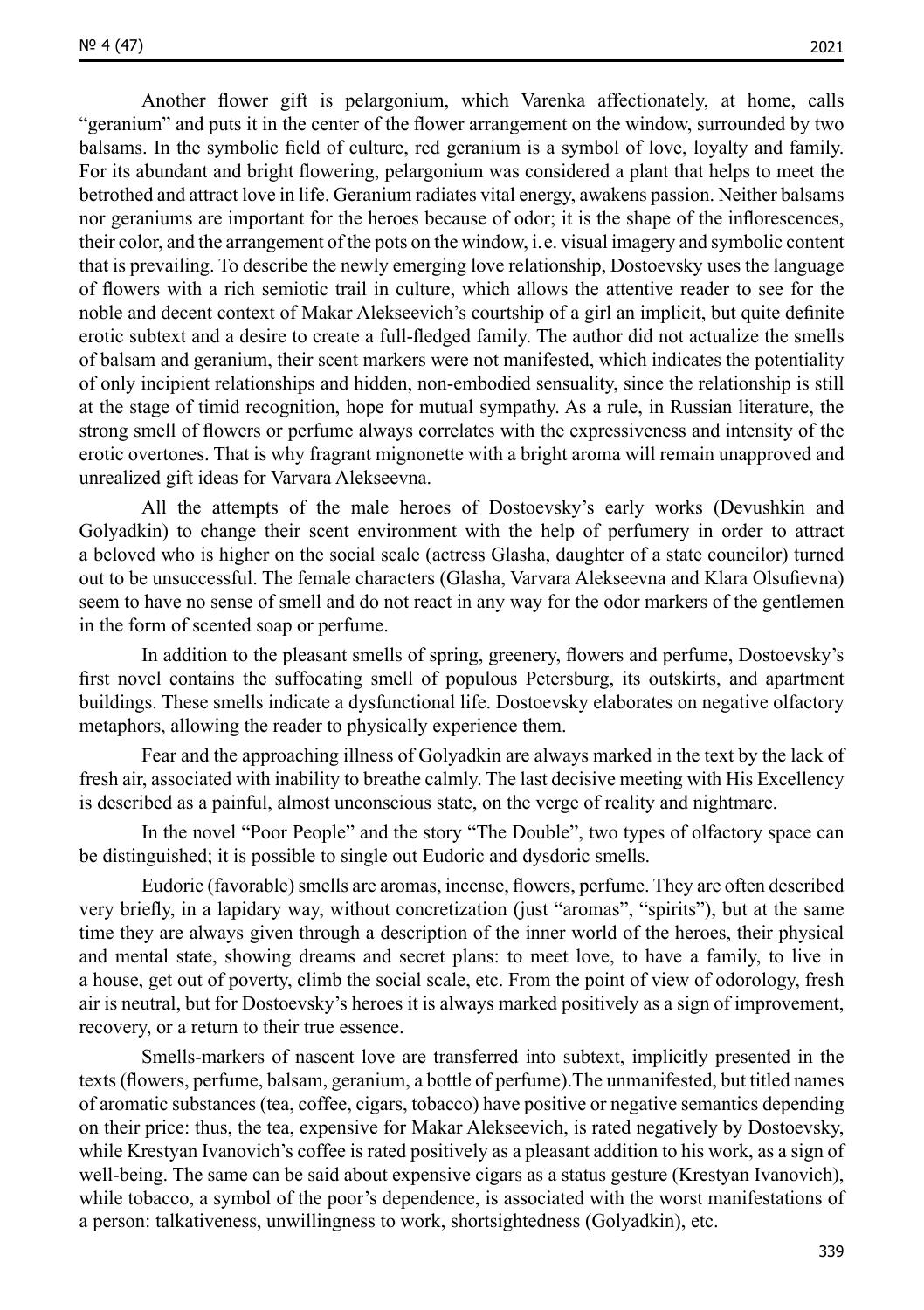Disodoric (unpleasant for the organs of perception) smells are the smells of the kitchen, Petersburg corners, stairs are presented voluminously and brightly, reflecting the reality of Petersburg in the 19th century, but there is a tendency to soften and level them (Devushkin), or endow them with negative psychological content as a locus of unfreedom, transition, fall, shame and the unconscious in general (Golyadkin). Perception of unpleasant odors depends on a person's age: when young, you want to escape poverty, stuffiness and unpleasant odors, with age this desire weakens, the characters adapt to the smell and circumstances, they get used to it, they do not feel the stench, the stench of black stairs and "poor corners" so sharply.

The phenomenon of smell also allows a deeper understanding of the artistic world of the writer, the specifics of his anthropological concept and narrative strategies.

### **E. D. Тrukhan**

*Literary and Memorial Museum of F. M. Dostoevsky (Novokuznetsk)*

# **LITERARY REMINISCENCES IN F. M. DOSTOEVSKY'S LETTERS OF 1855–1857**

In the letters of F. M. Dostoevsky of 1855–1857, biographically connected with the events in Kuznetsk, an active author's reminiscence is found. This phenomenon, which is usually inherent in a work of fiction, is not accidental in Dostoevsky's epistolary: reminiscences are one of the manifestations of a literary text and mark the key situation of the writer's creative consciousness – an individual solution to an aesthetic question when re-entering literature. Reminiscence, which always has an intellectual and creative character, is associated with the implementation of Dostoevsky's artistic tasks. It signals the increased literary nature of the creative consciousness of the author of letters, the formation of a new artistic word and a new view of the material of future works.

The letters of the times of the Kuznetsk events have a reminiscent nature of artistic images, the names of literary characters, situations from the works of Russian and foreign literature, figurative comparisons, individual quotes and related motives. These types of reminiscences represent the features of F. M. Dostoevsky's mnemonic memorization, individual ways of building associations and their play in the minds of the author and readers.

Researchers of reminiscences note that Dostoevsky is interested in nodal situations in literary works and the behavior of characters in them. Archetypal plots or plots of world literature with characteristic characters are refracted in his individual life, and he "experiences" them in his own way. Moreover, Dostoevsky could remember not only one work of fiction, but also several source texts that are not directly related to each other in any way. In this case, the epistolary text contains a polyphonic, complex roll call of other people's voices, expanding the boundaries of the author's space.

Literary images, characters, situations as elements of the artistic thinking of literary predecessors are organically "implanted" in Dostoevsky's letters of 1855–1857‑an ego – document, a documentary-biographical source. The presence of reminiscences in the epistolary speaks of the writer's extreme responsiveness to someone else's and his own artistic word (A.R. Lesage, N. V. Gogol, D. Defoe, J. B. Moliere, O. de Balzac, M. J. E. Sue, medieval legends and legends about Ahasuerus, D. Tanner and F. M. Dostoevsky in the period of his literary debut), indicates a deep inner work, an appeal to a prepared insightful addressee and the same readers of letters from other eras. The method of such "implantation" is a memory that awakens the associative and imaginative thinking of the addressee and the modern reader, the richness of their spiritual culture.

The article attempts to classify Dostoevsky's reminiscences by types and also systematizes them in accordance with the artistic material that gave impetus to the author's reminiscence.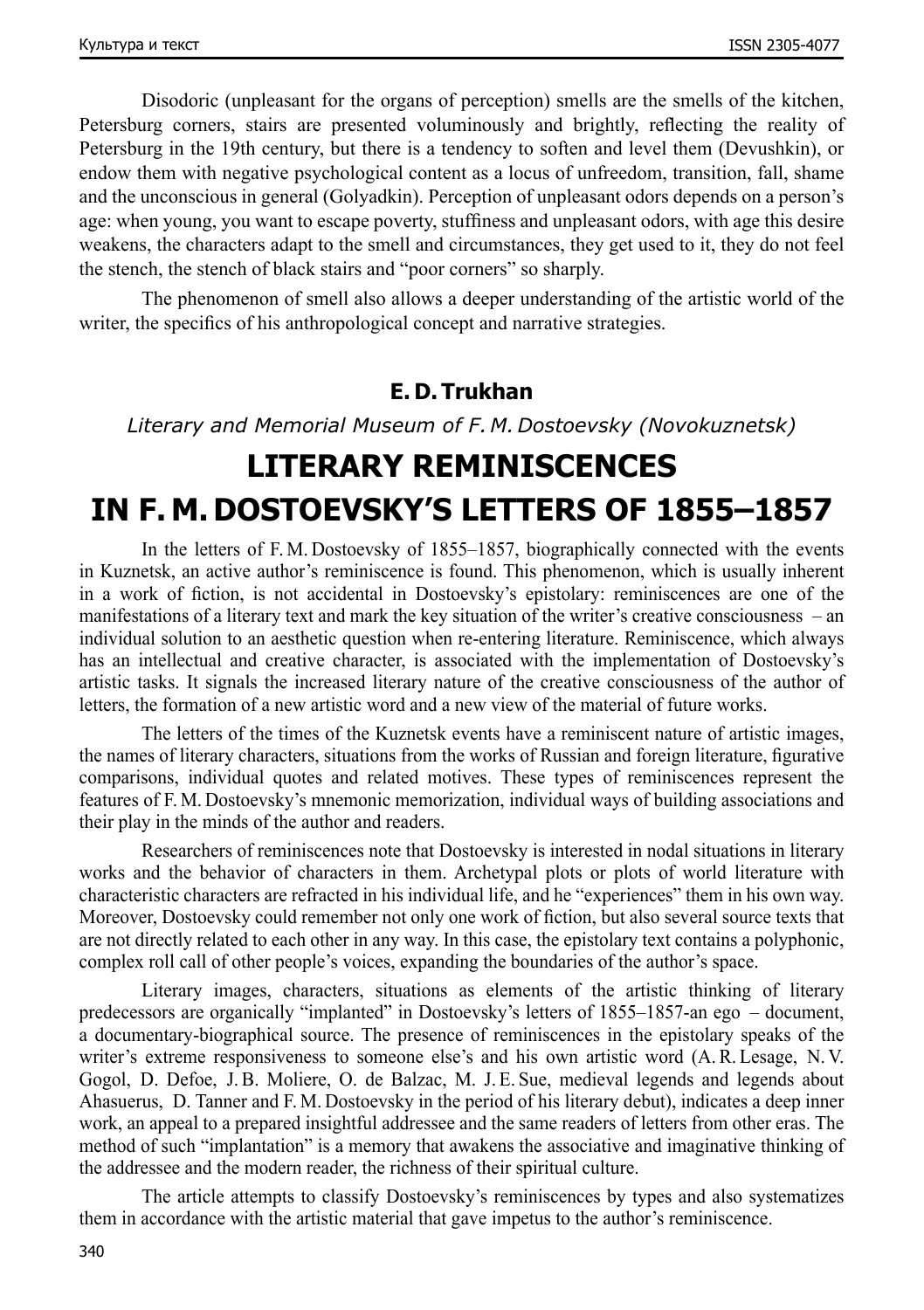#### **Sh. Lipke**

*Saint Thomas Institute (Moscow)*

## **THE IMAGE ОF THE CHARACTER IN UNFAMILIAR WORLD IN F. M. DOSTOEVSKY'S CREATIVE WORK: I.KANT'S GNOSEOLOGICAL QUESTION**

Immediately after having been released from prison, F. M. Dostoevsky asked his brother to send him books. One of them was I. Kant's "Critique of Pure Reason". Nobody knows whether Dostoevsky received it while in his Siberian exile. But we can certainly say that Dostoevsky was very much agitated by the issue brought out by Kant and discussed by many thinkers of the 19th century: if we want to find out whether there is God, eternal life, and freedom, what the gnoseological foundation for such assertions is.

Appealing to this problem, Dostoevsky makes one of the main characters in each of the novels – "The Village of Stepanchikovo", "The Idiot" and "The Brothers Karamazov" – come into a world he is not familiar with. For Sergey (character from the first novel) it is his uncle's manor, which he had not visited for years, since he was "shut" in Saint Petersburg. For Prince Myshkin – this is Switzerland first, and then, again, his own country, Russia, which he had not seen for a long time. For Alyosha Karamazov, it is the world outside the monastery. In all these cases, the question arises whether the character understands the reality of this new world.

Sergey is not able to judge whether his uncle and others are free to choose and whether what they choose is good because their reality remains far from his own.

Likewise, Prince Myshkin cannot console Marie and Nastasya Filippovna, who had experienced sexual violence, because he just stresses that they are not guilty without understanding the horror into which they feel involved. Furthermore, he cannot give answers to the questions: Is there God? How should one behave when death is close?

But in "The Idiot", at least, it becomes clear why the character is unable to understand his fellow human beings in the horror they have experienced: it is his distance from the native soil. Switzerland remains unfamiliar to Prince Myshkin, and he arrives in Russia only physically but without entering deeply into its reality.

Only Alyosha Karamazov enters a new world after undergoing a spiritual preparation. On the one hand, he accepts his being a Karamazov, which alludes to a Turk background and to the fact that he is initiated into black (retribution). On the other hand, the connection of Dostoevsky's character with Staraya Russa, near Velikiy Novgorod, chosen as the scenery, indicates the Slavic background of the Russian culture. Furthermore, after leaving the monastery, Alyosha adopts a European dress code, thus accepting that, since Peter I, being Russian means also being European. When falling prostrate he accepts different aspects of life, and that makes him "mature" and capable of giving clear answers to Kantian questions.

Thus, for Dostoevsky, "Pochvennichestvo" is, at least partially, an answer to Kant's gnoseological problem: embracing the soil means having a solid gnoseological foundation, so that one can give answers to the most important questions in life.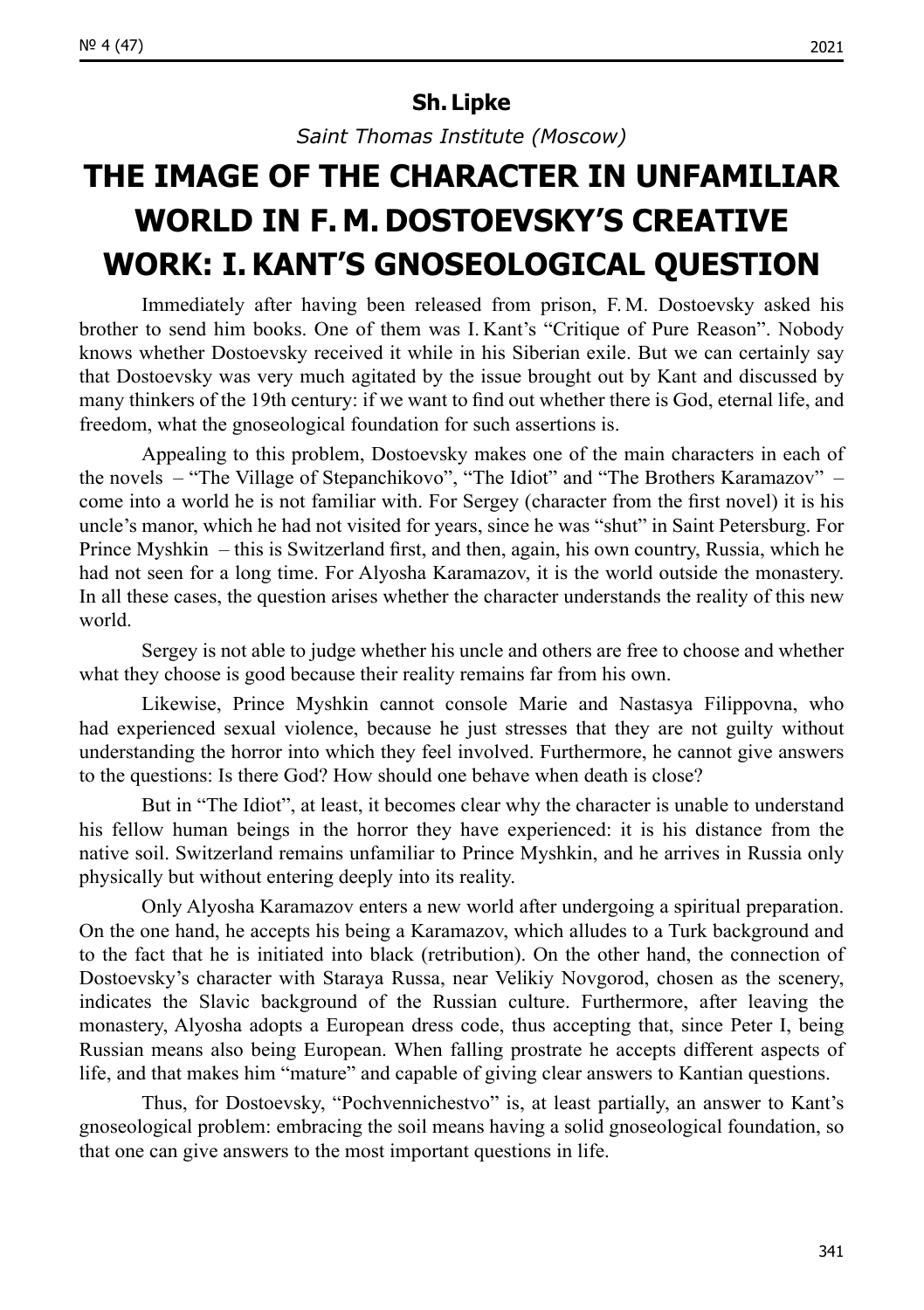### **N.A. Makaricheva**

*St. Petersburg State University of Economics*

## **AVDOTYA RASKOLNIKOVA AS THE CENTER OF LOVE PLOT IN THE NOVEL «CRIME AND PUNISHMENT»**

In the process of writing "Crime and Punishment", Dostoevsky reduced the love component in the relationship between Rodion and Sonya and emphasized an ethical conflict. The writer concentrated the love plot around Dunya Raskolnikova: several male heroes seek to win the heart of the heroine. In the plots of Dunya – Svidrigailov, Dunya – Luzhin and Dunya – Razumikhin, the writer depicts various versions of the psychological relationship between a man and a woman.

Luzhin and Dunya's marriage is the example of marriage of convenience. Luzhin has several motives for marriage: pragmatic (for his career), psychological (power over a woman), emotional-sensual (lust). Dunya, on the other hand, is ready to marry because of the beggarly situation of the family. She hopes respect can compensate the lack of love, but Luzhin behaves unworthy, and that leads to a breakdown in relations. But at this moment, Dunya, along with the inheritance from Marfa Petrovna, gains material freedom and the possibility of choice.

The relationship between Dunya and Svidrigailov is more complex, primarily due to the ambiguity of the male character. There are two versions of what happened between Dunya and Svidrigailov in the house of Marfa Petrovna: female (by Pulcheria Alexandrovna) and male (by Svidrigailova himself). Mother believes that Dunya is a victim and sufferer. Svidrigailov is sure that she played an active role as a "savior". In the novel "The Brothers Karamazov," Dostoevsky will return to this story: Katerina Ivanovna is ready to "become a machine" for Mitenka's happiness and "save him from himself". But she was "indebted" to Mitya for sparing her maiden honor. In *Crime and Punishment*, Dunya is experiencing a similar situation, but this does not change her internally. Dunya never thinks of revenge for insulted female self-love. In Svidrigailov, Dunya is frightened by too passionate a feeling. In addition, the hero tries to use her affection for her brother. But Dunya's willingness to sacrifice has a certain limit, which makes her so different from Sonya.

Yet another feature of the love plot: Dostoevsky did not show acute direct conflicts between rivals. Dunya's relationships with Svidrigailov and Luzhin unfold consecutively, and Razumikhin becomes her chosen one after refusing Luzhin. That is, Dunya's choice between men was not so painful, unlike for other Dostoevsky's heroines. There is no open female conflict between the jealous Pashenka and Dunya, between Dunya and Sonya (as was conceived in draft versions), and the conflict with Marfa Petrovna is beyond the narrative.

An artistic "dialogue" is clearly seen between two novels – "Crime and Punishment" and "What is to Be Done?" by N. G. Chernyshevsky. Firstly, it is traced in the parody image of Lebezyatnikov. Secondly, in the love story of Dunya – Razumikhin and Vera Pavlovna – Lopukhov. In both cases, it is a "partnership marriage", based on mutual respect between spouses and equality of the personalities of man and woman. Dunya's relationship with Luzhin has a number of parallels with the relations of Vera Pavlovna and Mikhail Ivanovich Storeshnikov.

The image of Dunya does not receive full disclosure, but this is an important stage in the development of female psychotypes. The internal conflict of the heroine is smoothed out and does not have a reflection in wavering between men, different in character and moral qualities. The image of Avdotya Raskolnikova remained significant for Dostoevsky, but artistically "dead end". In future work, the imagination of Dostoevsky will be more concentrated upon other female psychotypes and aggravated female conflicts.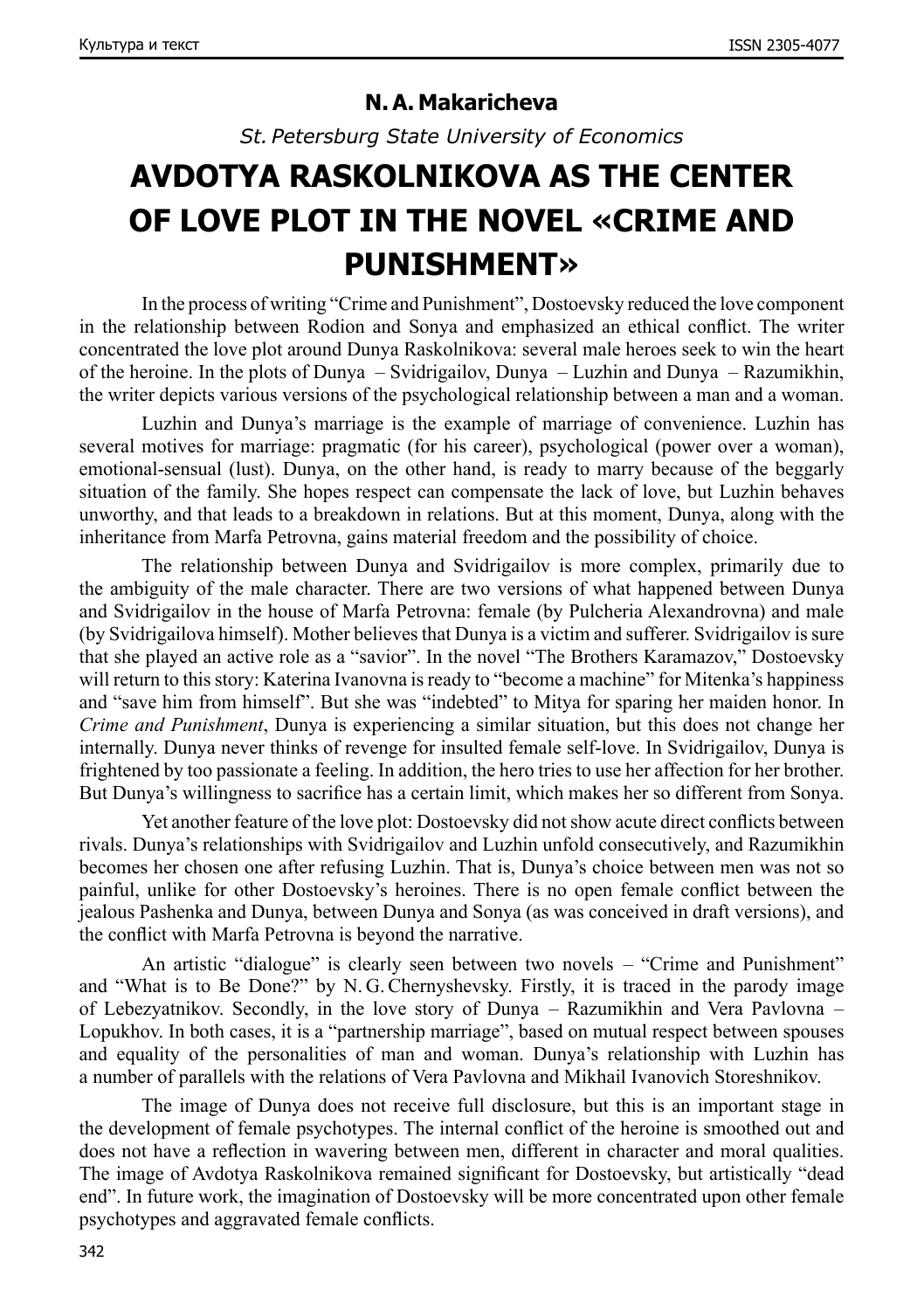*M.Akmullah Bashkir State Pedagogical University (Ufa, Russian Federation) Moscow State Linguistic University*

## **F. M. DOSTOEVSKY IN THE LIGHT OF «CASES ABOUT THE CUMANIN HERITAGE»**

In Dostoevsky's life, along with others, there was a test of inheritance. How was the personality of the author of the great "Pentateuch" refracted in him? The article offers a biographical interpretation of the relevant factual material related to the so-called "Cuman inheritance case", which for many years influenced the writer's literary and domestic life and which became the reason for his quarrels with relatives and one of the causes of death.

The Dostoevsky family was connected with the Kumanins through Alexandra Fedorovna, the elder sister of Fedor Mikhailovich's mother, who married a wealthy Moscow merchant Alexander Alekseevich Kumanin. Throughout their lives, they provided Dostoevsky, like the rest of his brothers and sisters, with significant material assistance. He received his share of the inheritance from both Kumanins: 3000 rubles in five percent tickets according to the will of his "uncle" and 10000 – from the "aunt". This money was entirely spent on paying off the debts of M. M. Dostoevsky who died a sudden death and the support of his family. The relatives, to whom Fyodor Mikhailovich had to make excuses, considered him a "money-grubber."

The writer's explanation what the money received from the rich aunt was spent on is confirmed by numerous entries of income and expense, monetary calculations made in a notebook for 1863–1864, during the period of publication of the "Epoch" magazine. "Working like an ox", Dostoevsky proceeded from the priority of a moral duty over the principle of the "benefit" or "right", n contrast to other heirs of the Kumanins. But, tormented by lack of money, debts, Fyodor Mikhailovich made a fatal mistake, believing the false rumor about the revision of the will of A. F. Kumanina in 1869 and causing a stir among Moscow relatives with their letters to V.I. Veselovsky and S.A. Ivanova. As a result, Fyodor Mikhailovich found himself in an atmosphere of enduring mistrust, even enmity with his brothers and sisters, despite the assurances that he could not be "a robber of someone else's and start trials to take away from others". However, the division of already movable and immovable inheritance property ultimately did not happen by will, but according to the "law", since in 1873 the court confirmed the rights of both single and male heirs. Dostoevsky, by a court decision, received his share of the land with forest – more than 500 dessiatines in the Ryazan province, which he did not want to refuse despite the request of the sisters. He dreamed of leaving the "forest" and "land" to the children as the main values in life. Dostoevsky's last words were "[I received Holy Communion, confessed, but still I cannot indifferently think about the sisters]. How unfair they are" – undoubtedly, an important touch in the characterization of his personality.

The Kumanin inheritance did not enrich him in the everyday sense, but the paradox is that in the creative sense the writer was enriched by the "strong impressions" experienced during the "case of the Cumanin inheritance", which were reflected primarily in his great "Pentateuch".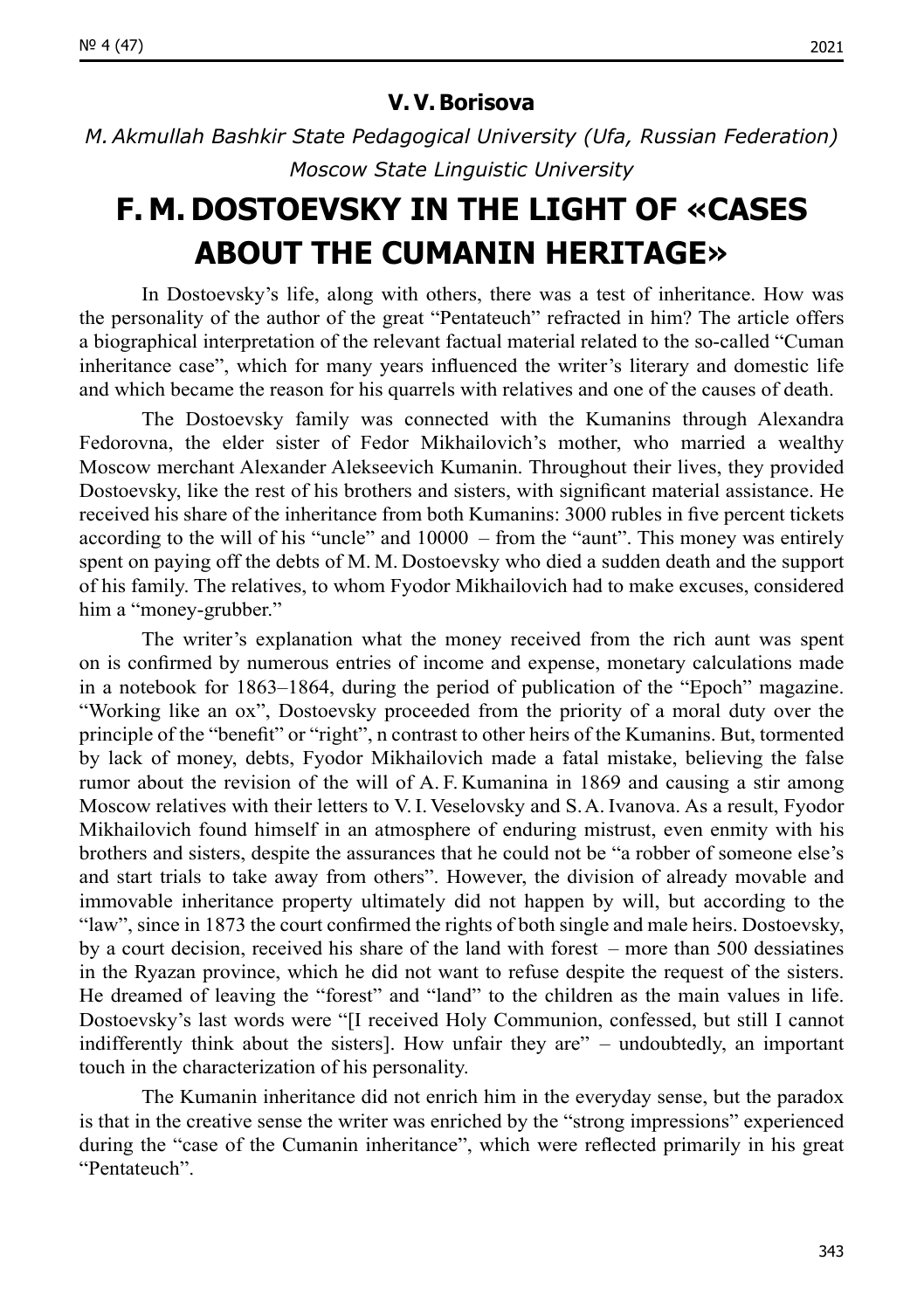### **Sergey S. Shaulov**

*Vladimir Dahl Russian State Literary Museum*

# **ARTISTIC REFLECTIONS OF "KUMANIN'S HERITAGE CASE" IN THE NOVEL "THE BROTHERS KARAMAZOV" BY F. M. DOSTOEVSKY**

The article considers the issue of artistic reflections of the Kumanin's heritage case in the novel The Brothers Karamazov. In contrast to Crime and Punishment and Demons with their intentions related to the Kumanin's heritage case being episodic, Idiot has them as important elements that help the plot unfold, though they are rather secondary. Furthermore, in The Raw Youth these intentions turn into key plot-forming components. The Brothers Karamazov contain the heritage dispute which becomes the main drive of the formal plot. The novel starts to unfold with an attempt to settle the heritage dispute in Zosim the Elder's cell. The ends in a family disaster.

It is important to note, that in the beginning of the novel the heritage dispute and its conditions are delivered to the reader by the narrator. However, at the end of the book the motivation and explanations of the tragic settlement of the dispute is delivered in the character's speech who has his own plot strategy and who actively pushes it forward. This is how the plot collision narrative status is changing. The vector of the process is parallel to the process of the formal plot complication. The plot is enhanced with moral&psychological and philosophical&religious conflicts.

In 1870s the Kumanin's heritage case was on the constant agenda of the writer's both everyday life and oeuvre. In The Brothers Karamazov the case became a centre of some sort. It gravitated adolescence reminisces of the father's death and the distribution of the parents' estate, of the relations with patrons and family conflicts around the both heritages (father's one and Kumanin's one). The autobiographic collision pretexts appeared between the father Karamazov and his son. They were basically connected to part-wise allocation of the inherited money, their exaggeration and fraud behaviour round the heritage. Nevertheless, the story of Dmitriy Karamazov is not directly autobiographic. It is absolutely a different story, as it is told as a story of a Different Person. In the very beginning it is alienated with the way of narration. The event is reproduced with several subjective prospectives. Some of them are described in words, some of them remain conceived expressions. The difference between the narrations gains an ethical meaning, as a prospective defines the moral (self) estimation of the hero.

The prototype of such a narrative structure was given to Dostoevsky within the heritage dispute, when different interpretations of the same facts led to a significant difference in understanding of the proper and improper in the heirs. But in his novel world the author rises above the various interpretations of justice, rights and morality in relation to the heritage case, the author leaves the readership with a potential opportunity to assess any of the viewpoints through the Christianity prospective.

So, Dostoevsky's old idea born back in the pre-exile times, namely the idea of a random family manifested in the plot dedicated to a heritage dispute and trials and finally was embodied in The Brothers Karamazov.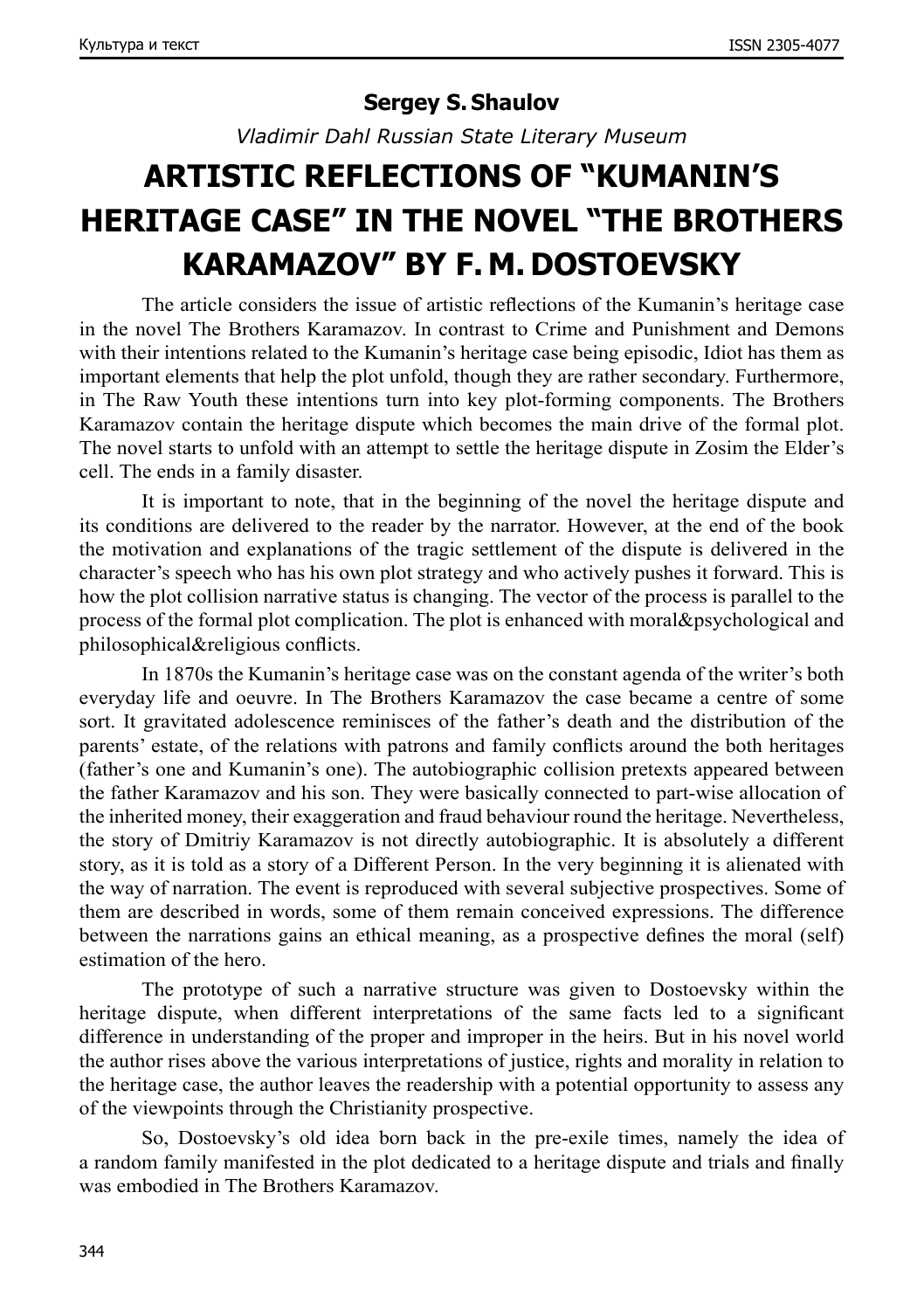### **Olga Yu.Yureva**

*Irkutsk State University*

# **THE STRUCTURE-FORMING ROLE OF THE MOTIVE OF GRUSHENKA SVETLOVA IN THE NOVEL BY F.M.DOSTOEVSKY «THE BROTHERS KARAMAZOV»**

Тhere are quite a lot of female images in Dostoevsky's work, and the behavioral mode of them is built as a purely conflicting one. The female version of the duel, whether it is a "woman-man" or a "woman-woman" scheme, is built on a model different from the "male" one.

The woman's conflict is built in the image and likeness of her inner state, that is, the inner conflict is extrapolated to the outside world, and everyone who is more or less guilty of the heroine's mental suffering is involved in it.

In the first characteristic of Grushenka lies the main property of her nature – duality. The external outline of Grushenka's life is also contradictory. Grushenka does not oppose the whole world. She built quite a profitable for herself relationship with this world. But Grushenka cannot enjoy wealth, male attention, and life, because she is consumed by a thirst for revenge, which gives rise to anger, but not at the whole world, but at those whom she considers guilty of her anger – men. They are what she is ready to «swallow".

In Grushenka's actions, the conflict of the "inner" and "outer" person is constantly felt. Even in the beauty of Grushenka there is something ambivalent. Dostoevsky insistently emphasizes Grushenka's Russianness: "a full-bodied Russian beauty". Probably, this is precisely the desire of the writer to "direct" Grushenka to the path of spiritual enlightenment and salvation at all costs. This changeability, which prophesies about the imminent loss of Grushenka's beauty, also has a special meaning.

Grushenka builds a duel with Katerina Ivanovna, which began in absentia, as a director builds a performance, with one correction – there is no script, there is an "idea of the performance" that defines the whole action as a duel, and there is a continuous improvisation on the stage. The true reason for the conflict and the scandal arranged by Grushenka is simple: "It was a proud character who could not stand contempt, one of those who, as soon as they suspect from whom contempt is from, immediately ignite with anger and a thirst for rebuff."

Grushenka's love is just as ambivalent and contradictory, and therefore it is also built as a "double" duel – both with herself and with a lover-opponent. Everything here is twofold, everything is "pushed to the edge": she loved truly and sincerely and tortured cruelly and mercilessly; she loves and hates. The reason is in the internal struggle that takes place in her soul.

Love turns the vindictive, constantly ready to fight back Grushenka into a generous, loving the whole world and herself in this love. In Grushenka's love, the thirst for happiness, the thirst for forgiveness and the thirst for suffering and compassion are merged together.

As it often happens with Dostoevsky's heroes, the path to complete moral renewal and resurrection passes through a serious illness, through trials and sufferings. Grushenka will find her "lost heart" after going through the path of suffering and deprivation, being freed from anger and despair.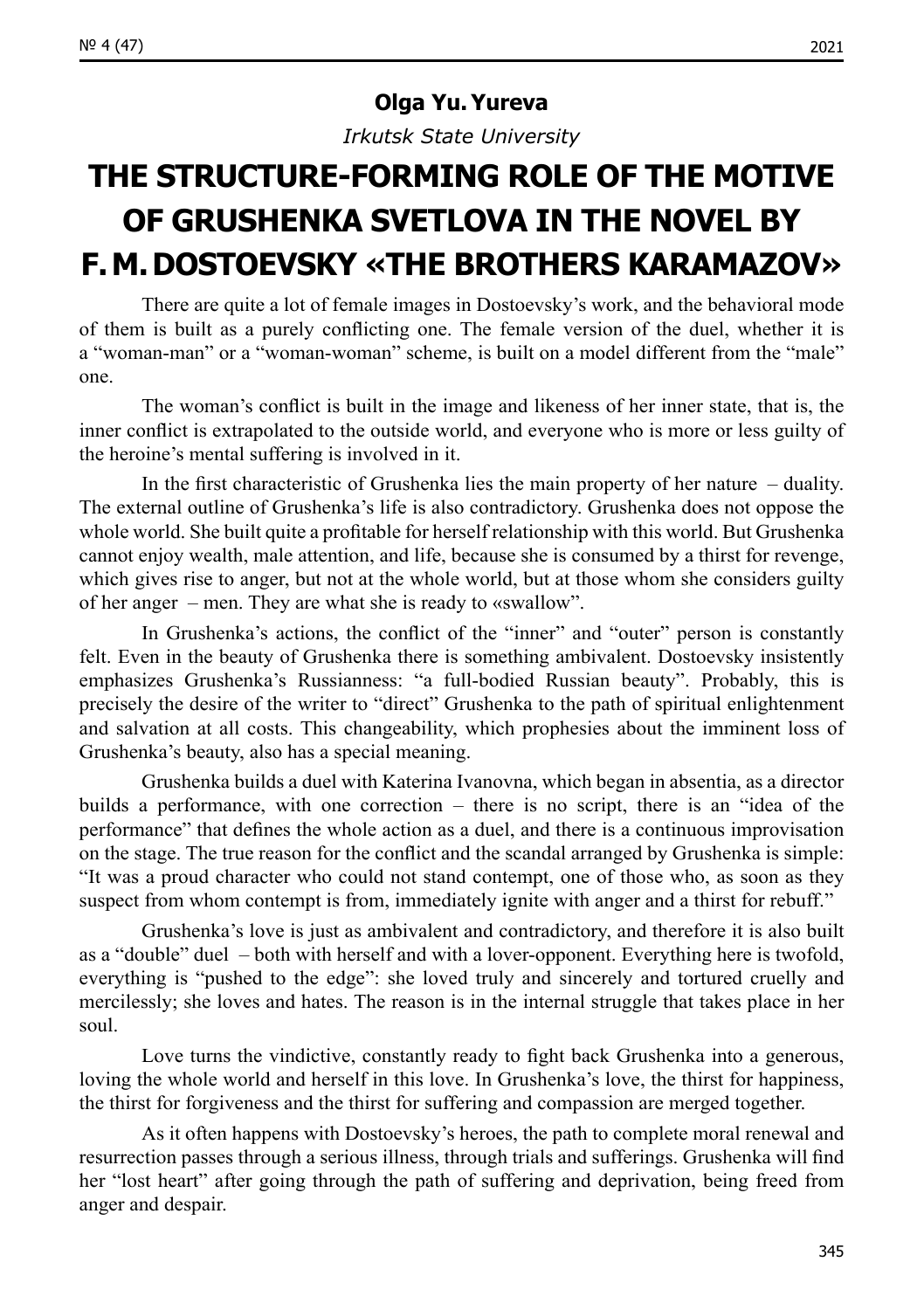### **T. S.Karpacheva**

*Moscow City University (Moscow)*

## **THE HANGERS-ON AND THE WORLD'S EVIL IN THE NOVEL BY F. M. DOSTOEVSKY "THE BROTHERS KARAMAZOV"**

The article comprehends the problem of theodicy ("justification of God") posed by Ivan Karamazov in F. M. Dostoevsky's novel" The Brothers Karamazov". Ivan's question about how God allows the suffering of the innocent and who is to blame for this has repeatedly been the subject of consideration by scientists. Most researchers agree that the answer to this question should be found in the words of monastic elder Zosima "everyone is to blame for everyone", but they turn these words of the elder directly to Ivan himself, calling him to repentance and reproaching him for the lack of faith. Meanwhile, the answer to Ivan's question is not the characteristic of his image. Regardless of whether Ivan believes in God or not, the question of children's suffering, which does not give him rest, remains the same. In an attempt to answer the question of who, if not God, is to blame for the children's suffering, the researchers have not yet paid attention to the guests of the general who ordered the serf boy to be hounded by dogs. It is not for nothing that the story about the fiend-general begins with pictures of the broad life of a landowner who "treats small neighbors as his hangers-on and buffoons". Taking into account the fact that almost the entire entourage of the general gathered on the morning when the general committed his crime, the reader understands that this crime was committed in front of dozens of people. The"hangers-on "who saw how the dogs tore up the boy could not prevent the general, fearing to lose his mercy, although "seasoned" with mockery and ridicule.

The author of the article comes to the conclusion that there is the answer to Ivan in the words of monastic elder Zosima, but it is not that it is Ivan who is "to blame himself", but that "everyone is really to be blamed": everyone who, seeing evil, does not prevent it from being committed. It is significant that the image of the hanger-on does not leave the pages of the novel with Ivan's story about a boy hunted by dogs, but returns, moreover, to Ivan, in the chapter "The Devil. Ivan Fyodorovich's nightmare". In the brief description of the portrait of the devil, he is called a hanger-on three times, and it is obvious that this is not for nothing. Dostoevsky draws attention to the" accommodating, folding character" of Ivan's guest, clearly similar to the character of the general's hangers-on. Indifference and "non-resistance to evil", the motto of the neighbors-hangers-on, inspired by the devil, is the main evil in the novel.

The theory of the "expediency" of children's suffering, ostensibly to achieve future harmony, which Ivan cannot accept, is actually invented by him: neither in Christianity nor in any other religion does there exist a provision about the necessity and "expediency" of children's suffering for universal posthumous bliss. The Heavenly Kingdom ("harmony") is given to a person for free, and there is no need to "pay" for it with any "tears" and suffering. No wonder Alyosha, in response to Ivan's monologue, reminds him of the sacrifice of Christ. Alyosha speaks about the already accomplished atoning sacrifice of God, which does not require any "addition" of innocent suffering as a "payment for entry" into the Heavenly Kingdom.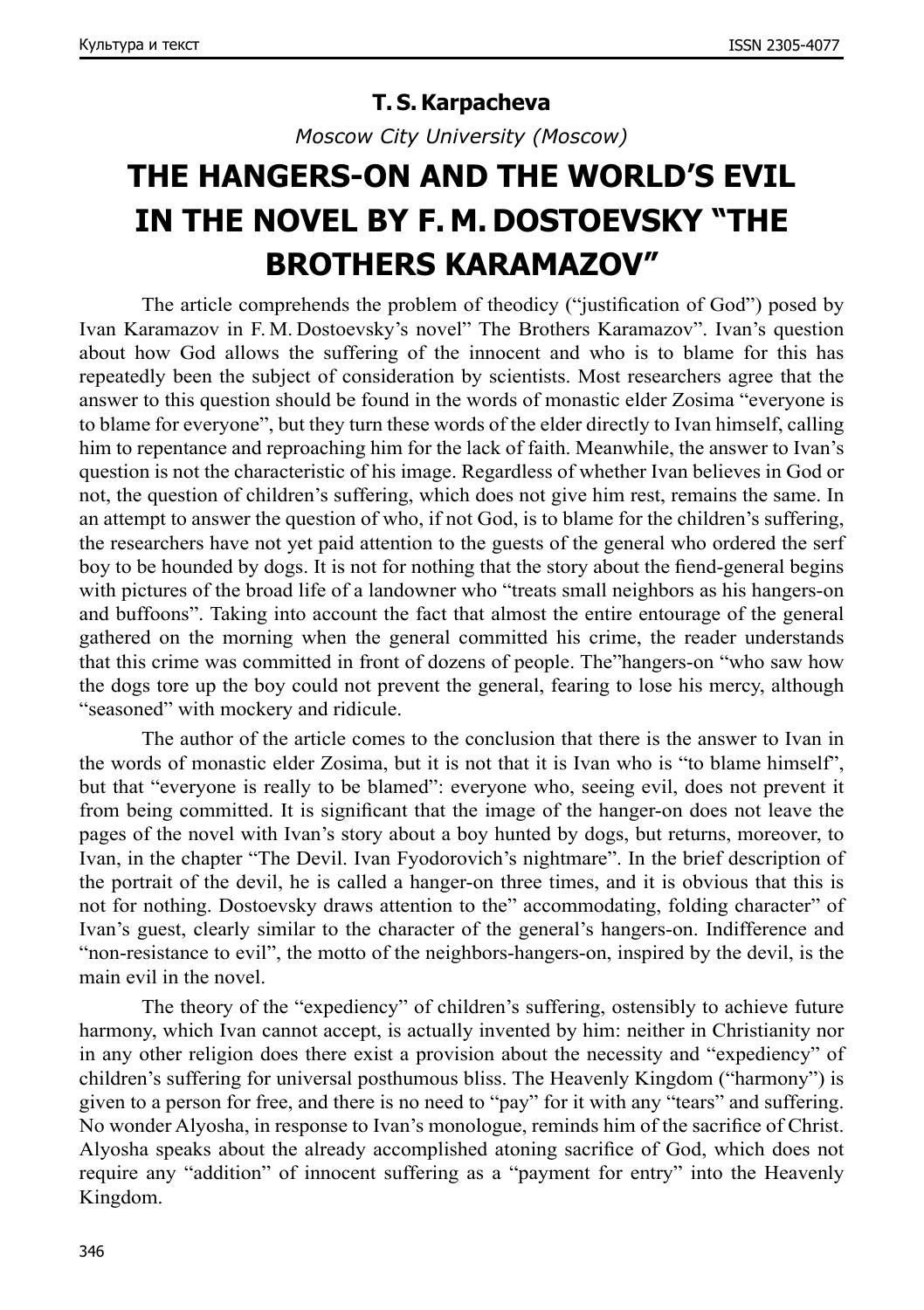#### **Е.А. Golovacheva**

*National Research Tomsk Polytechnic University*

# **PECULIARITIES OF RENEDERING OF CONCEPT "FAMILY" IN GERMAN TRANSLATIONS OF "CRIME AND PUNISHMENT" BY F. M. DOSTOEVSKY**

The present work is an interdisciplinary research carried out in at the intersection of linguistics and literary studies. The current article focuses on the peculiarities of specific cultural elements and the features of the concept «family» transfer in German translations of F. M. Dostoevsky's novel «Crime and Punishment». Four most frequently published translations (W. Henkel, E. K. Rahsin (E. Kaerrick), A. S. Eliasberg, Geier) were selected for the detailed analysis. Each of them makes representative material for studying the interpretation of the novel on different stages in Germany. The methodology of the current research is based on the understanding the concept as the concentrated idea of the work, which shows itself on all the levels of poetics of the literary text. The concept «*family»* is one of the crucial meaning-making concepts of «*Crime and Punishment»* revealed on several important levels of the text poetics (genre, composition, plot, and the system of characters). The analysis reveals both author's individual characteristics of the concept and its attributes traditional for the Russian linguistic picture of the world *(unity, mercy, decency)*. Investigating the city environment and living conditions, Dostoevsky focuses on moral and social aspects of family relations, therefore, such attributes as *poverty, destruction, unhappiness,* and *disease* play an important role in the enrichment of the concept's axiological content. Actualization of these attributes enables Dostoevsky to portray the tragedy of the Russian family decay and the extent of this tendency. The material of the research is the most representative episode analysis, where the concept of family is objectified through lexemes comprising the nucleus of its nominal field as well as through the author's elements that expand it. It was conclude that the translators render the axiological content of the text almost in full. The family's adherence to the basic values of traditional cultures helps the translators to avoid serious semantic distortions. The study conducted shows that the German translators rendered *mercy, decency, poverty, unhappiness,* and the realities of Russian life in the post-reform period without losses. The causes of reduction such features of the concept «family» as *unity, disease, irresponsibility,* and intensification such features as *destruction*, *slavery* are due to the linguistic and cultural asymmetry, as well as the lack of attention of translators to the features of Dostoevsky's style. The results achieved show positive dynamics in transfer of the features of *family* concept in translations. It is caused by the development of the literature studies, translation studies and more professional character of the modern literary translation in comparison with the earlier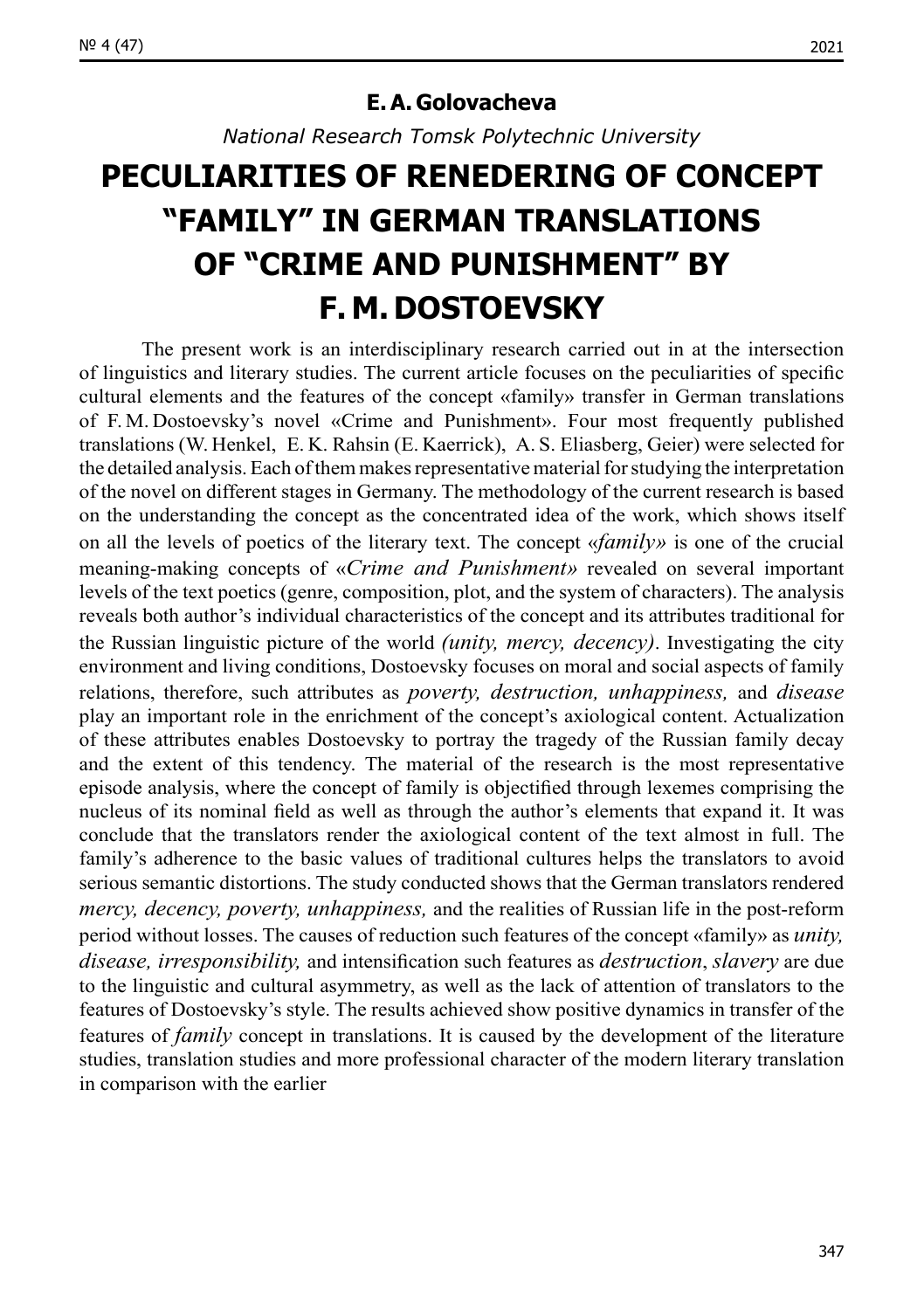### **A. S.Kondratiev**

*Lipetsk State Pedagogical University named after P. P.Semenov-Tyan-Shansky*

### **K.A. Merinov**

*Lipetsk State Pedagogical University named after P.P.Semenov-Tyan-Shansky*

## **PIERRE BEZUKHOV AND IVAN KARAMAZOV IN THE CONTEXT OF SPIRITUAL TRADITION**

Understanding Russian classics in the context of the spiritual tradition of Russian culture directs research thought to overcoming stereotypes in the experience of mastering conceptual profundity of artistic works. The spiritual situation of the 1960–70s posed to the artistic consciousness in the context of the spiritual tradition of national culture the problem of highlighting the results of human formation on the ways of replacing axiological dominants. Among the heroes of writers, Pierre Bezukhov, traditionally perceived as the embodiment of Tolstoy's concept of man, and Ivan Karamazov, who distanced himself from the spiritual experience of the Russian people, are therefore of particular importance. L.Tolstoy and F. Dostoevsky were unanimous in assessing the heroes who had left the righteous path, for they operated in their quests with the categories of Orthodox anthropology, which, due to circumstances, came to the fore in national consciousness in this era. If the Christian component of Dostoevsky's creative quest is beyond doubt, then historical and literary science is just beginning to illuminate Tolstoy's work in the Christian aspect. Pierre Bezukhov, having returned from abroad to Russia at the age of twenty, where he mastered and recognized the European guidelines for understanding man and the world, which boiled down primarily to exceptional self-confidence in the decisions made, and in life circumstances and historical perspective, seemed to be balancing between popular worldview and axiological emptiness, refracted in his mind after a trip to Europe. The situation of the war of 1812 in the minds of Bezukhov showed both primordially Russian features and European self-confidence, which ultimately determined his place in the system of characters in the work, when with his fiery speeches he terrifies a fifteen-year-old teenager who is on his way to the glory highlighted by Pierre and stops Nikolay Rostov.

Ivan Karamazov, at the age of seventeen, composed an anecdote about a wanderer who lost faith in Christ and tasted the sweet moment when the truth of the primordial selfdetermination of man in humility and harmony was revealed to him, and at the age of twentythree he wrote an article about the church-public court that excited society with plans to find a way to power and to subjugate the churchly, first of all, under the influence of the idea of power to resolve eternal issues, he turned out to be not only a learned wanderer, but also the inspirer of the murder of his father. When the primordial essence of views on what was destined for a person in his spiritual experience was revealed to him, he found himself on the verge of insanity, although his radical ideas were not so much determined by the desire for absolute power, but went back to the idea of human transformation of life's realities, what distinguished the rather harsh attitude of Pierre Bezukhov to the socio-political realities of his time.

The results of the spiritual biography of Pierre Bezukhov reveal the hero's presumptuous claims to transform the existing living conditions and forms by human efforts. Ivan Karamazov, who is inclined to replace Christian axiology with inquisitorial guidelines on the ways of human self-determination, develops the ideological attitudes of Tolstoy's character, whose significance in the system of heroes of "War and Peace" requires substantial clarification.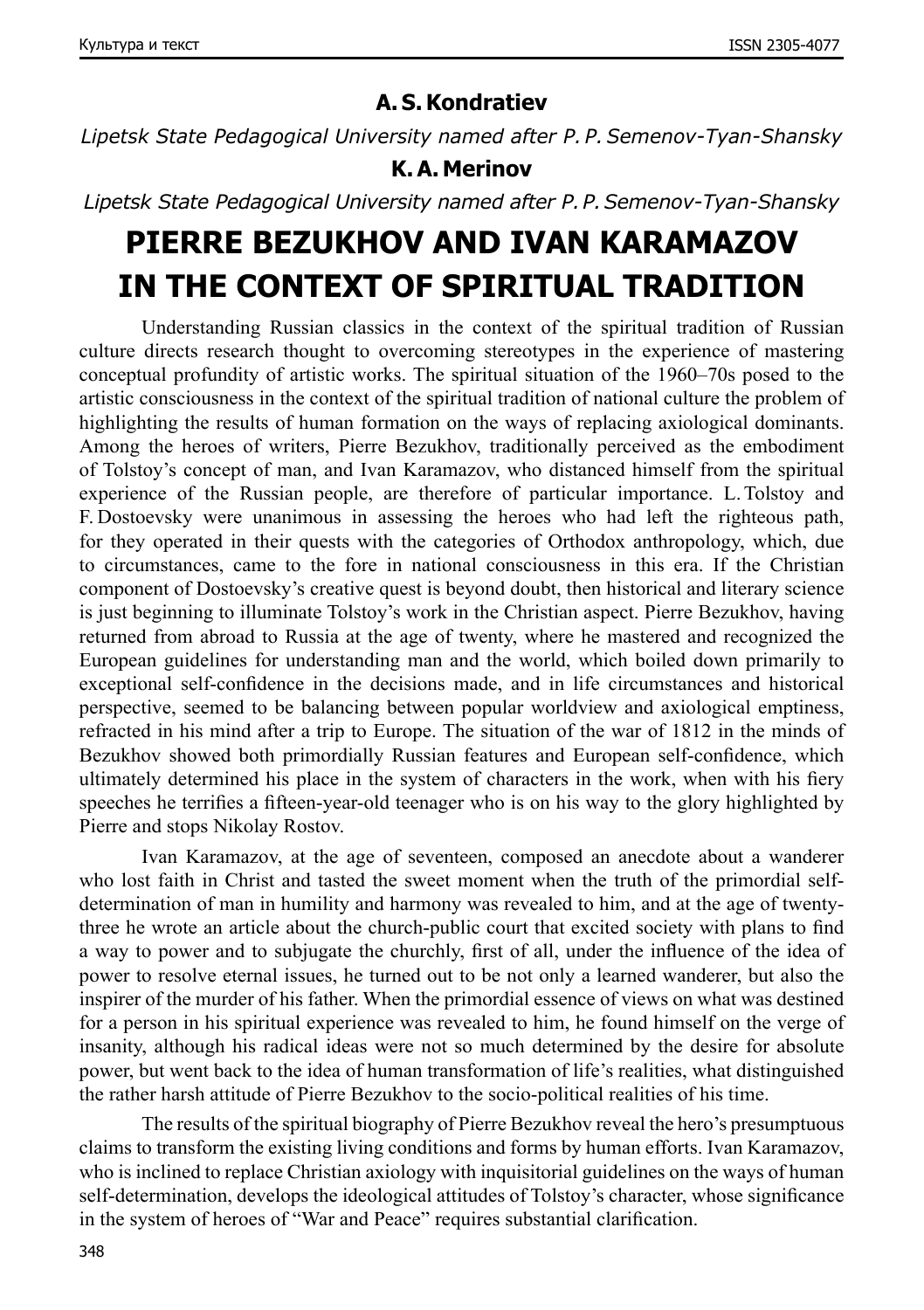### **O.V. Sedelnikova**

*Tomsk Polytechnic University*

#### **E.Vandan Sharkozine**

*University named after. Etvesha Loranda (ELTE)*

**I.Y. Lilenko**

*Tomsk Polytechnic University*

# **THE HERITAGE OF F. M. DOSTOEVSKY IN HUNGARIAN TRANSLATIONS: TO STATEMENT OF THE PROBLEM**

The article opens a series of publications devoted to the study of the stages and reception forms of the F. M. Dostoevsky's literary works in the Hungarian culture. The facts that characterize the history of translations into Hungarian are collected and interpreted.

Based on Lendel's bibliography and the frontal viewing of Hungarian libraries catalogs and other sources, the bibliography of translations of Dostoevsky's works into Hungarian has been clarified, to which the editions appearing from 1981 to 2019 have been added as well as the individual missing reprints of previously mentioned translations. For all the novels, representative translations were identified that became facts of the host culture. The obtained results, for all their factual character, allow us to make a number of important observations and generalizations.

The first translations of Dostoyevsky into Hungarian are not only late in comparison with the appearance of similar ones in France and Germany, but they are even ahead of the appearance of the first writer's works translations there (1879, 1882 and 1884, respectively). The history of these translations in Hungary begins with a consistent acquaintance of readers with a significant part of the works of small prose, while many novels of the writer appeared in Hungarian later, at the beginning of the 20th century.

The first novel by Dostoevsky, translated into Hungarian, was "Insulted and Humiliated" (1885). From this period, Dostoevsky gradually comes into the consciousness of the educated part of Hungarian society and attracts universal attention. In 1888, the translations of the novels "Crime and Punishment" and "The Brothers Karamazov" appeared. In the entire history of Dostoevsky's Hungarian translation reception, "Crime and Punishment" has more translations and reprints and becomes the most sought-after work of the writer in the Hungarian culture. The novel "The Gambler" arouses a considerable interest as well, judging by the number of translations (7) and reprints. Other novels had from 2 to 5 translations for the indicated period, among which the most demanded can be marked out. These are translations by E. Szabo, I. Göreg, I. Makai and several other translators.

The article proposes the periodization in the history of the novelist's heritage translation reception in Hungary and reveals its specificity against the background of the characteristic features of the history of the writer's works perception in Europe.  $1870-1910$  years – is the period of acquaintance with Dostoevsky. During this period, German and French mediation was noticeable in interpreting the content and general perception of Dostoevsky's personality. With the unity of European cultural space and the unconditional mediation of the largest facts of Dostoevsky's European reception, Hungarian culture has consistently shown its particular perception of the heritage of the Russian novelist.

The second stage dates back to the period from 1920 till the early 1940s. A. Dukkon calls these years the period of Dostoevsky cult, like a similar phenomenon in the culture of Great Britain.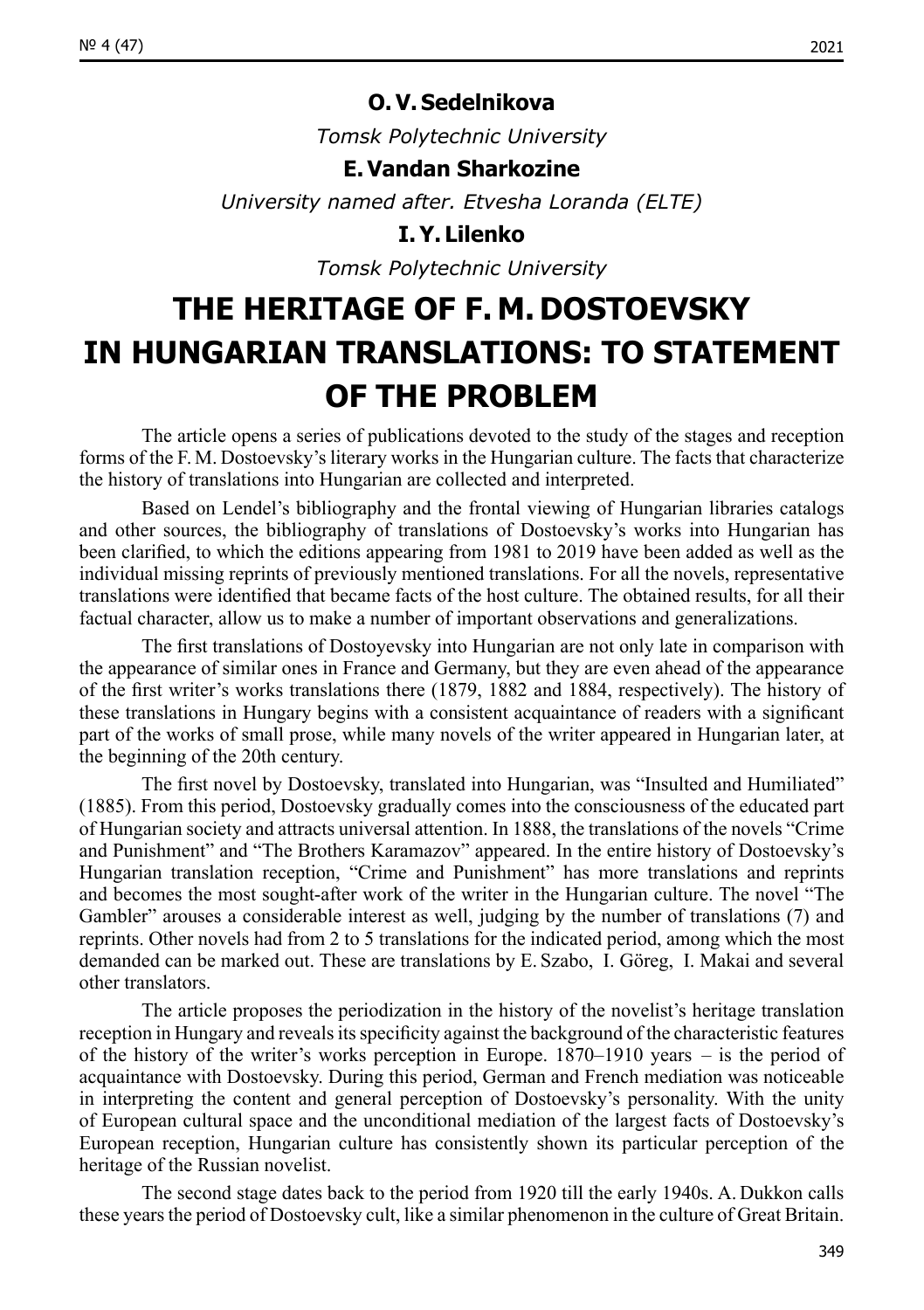The next period covers the 1946–1950s, when Hungary is part of the European states of the socialist camp. During these years, there has been a noticeable decline in interest in the publication and translation of Dostoevsky's works.

The 1960–80s is the period of reassessment and return of the previous attention to Dostoevsky, the beginning of the modern scientific stage in the preparation of translations and publication of the writer's collected works.

A slight decline in interest in the Russian writer in Hungary was observed in the 1990s, which affected both the total number of reprints and the selective interest in the novels. The absence of new translations of most of Dostoevsky's works at the beginning of the 21st century is also noticeable. This may be due to the fact that at the previous stage the writer's literary heritage was systematized into two collections of essays published ten years apart, and at the present stage the potential for a new scientific publication is being generated.

#### **A.V.Kubasov**

*Ural State Pedagogical University*

### **O.A. Mikhailova**

*Ural Federal University named after the first President of RussiaB. N. Yeltsin*

# **"CRIME AND PUNISHMENT" BY FYODOR DOSTOEVSKY AS A CREOLISED TEXT (MANGA BY OSAMU TEZUKA)**

The paper is devoted to the understanding of interpretation of a classical novel by Fyodor Dostoevsky in the genre of manga. The methodology of research is based on the concept of intersemiotic translation. The authors acknowledge that the reader's adequate understanding of "Crime and Punishment" manga by Osamu Tezuka is based on their handling several codes of interpretation. As compared to such genres as novel, novella, and short story, the genre of manga is not rooted in the cultural memory of the Russian ethnic group. Therefore, the effective interpretation of this manga, which is based on the classical novel written in the genre of Russian realism, may only be possible through the understanding of the peculiarity of fiction world-modeling and text creation. The paper aims to consider the manga of Osama Tezuka simultaneously in the light of two approaches: literary and linguistic. The specific features of manga – polycode content and performativity – are the subject of the analysis. The manga is analyzed as a creolised text built on the close interaction of utterance and image whereas the leading role belongs to the illustrative and visual component. In general, the plot of Osamu Tezuka's manga follows that of "Crime and Punishment" by Dostoevsky; by the rules of the genre, however, the meaningful and conceptual basis of the novel is subjected to substantial shifts. The manga transforms Dostoevsky's theodicy, embodied in the novel, into a binary opposition of the genius and crowd. The change in the interpretation of Raskolnikov is conditioned by the fact that the manga has something in common with Disney animation movies as the character becomes closer to that of a fairy tale, and his crime is perceived as a victory over evil personified in the image of an elderly pawn-broker woman. Being a performative text, the manga shifts the static perception making it dynamic, thus assuming that the reader would consider the text as a game, as the activity to be performed by them. The research findings may be applied in the methodology for teaching literature as the philology educators may recommend the manga as an additional reading while studying "Crime and Punishment". In due time, manga will take its rightful place in the system of Russian literature, and a qualified reader of Osamu Tezuka's work will find an additional motive to reread Dostoevsky's novel and to understand its ethical issues deeper.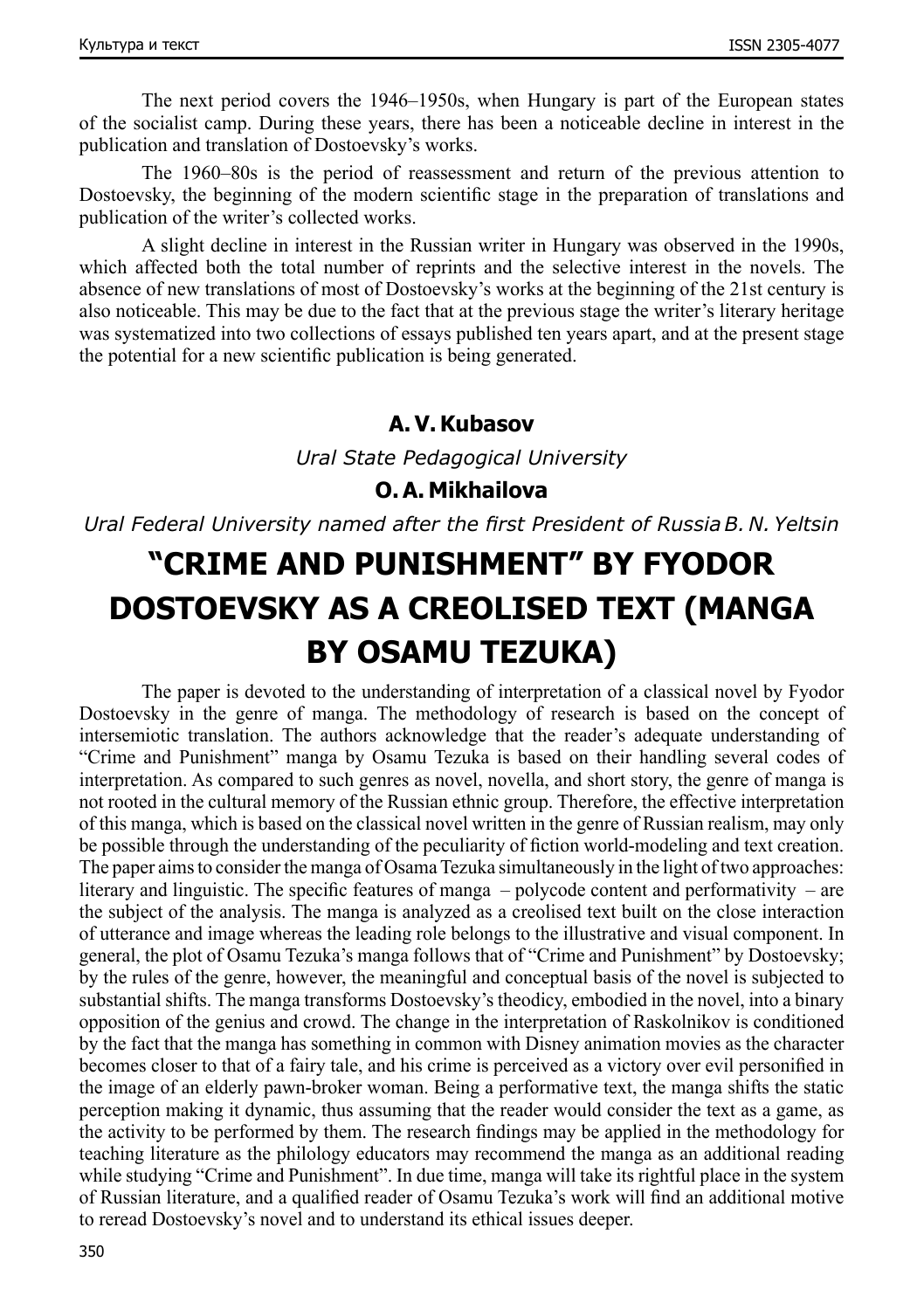*Linguistics University of Nizhny Novgorod*

#### **S.B.Koroleva**

*Linguistics University of Nizhny Novgorod*

# **THE IMAGE OF A RUSSIAN PRINCESS IN V.WOOLF'S NOVEL «ORLANDO»: A DIALOGUE WITH DOSTOYEVSKY**

For British modernist writers F. M. Dostoevsky became the author, who created a new novel form and, through a special technique of depicting the subconscious, brought into it the spirit of mysticism so close to modernism. A special thing of the relationship of British modernist writers with Dostoevsky's literary work is his multifaceted reception in the work of W.Woolf. The subtle psychologism of Dostoevsky's novels, combined with the writer's attention to unexpected emotional and mental turns, leaps in the movements of the human soul, become for W.Woolf the key to depicting modern man.

The image of a Russian woman "Sasha", an aristocrat of the late 17th century, becomes a special manifestation of the ultimate unrecognizability of personality in the novel-biography "Orlando". Repeatedly mentioned in literary works in connection with the peculiarities of the poetics of the novel and the image of the Russian world in the work of the British writer, this image has not yet been studied in connection with the influence on W. Woolf of the work of F. M. Dostoevsky. The entire context of her creative biography, and the cultural and historical context of the 1920s, and the context of the philosophical and aesthetic searches of the writer during this period indicate that between the image of Sasha in the "Russian chapter" of the novel "Orlando" and women images in the work of Dostoevsky there are direct connections.

Comparison of significant external and internal features of one of the most striking tragic female images of Dostoevsky – the image of Nastasya Filippovna Barashkova – the means of its creation, the specifics of its interaction with other significant characters of the novel with the image of the Russian heroine Sasha can provide the necessary evidence of direct the influence of Dostoevsky's female images on the image of Sasha.

The image of Sasha inherits such significant features of Dostoevsky's female images as spiritual strength (manifested, in particular, in an exceptionally expressive eyes), education and ambivalent intellectuality, daring mockery and a desire to go beyond artificial social norms. The motive of the mysterious life of the soul, the mysterious and wild darkness of its depths, plays a special role in creating the image of Sasha, following the model of female images of Dostoevsky. The use of the technique of comparing the heroine with a number of phenomena (and creatures) of the wild, as well as the technique of accentuating her fiery gaze, indicates the direct influence of the stylistic aspect of Dostoevsky's literary texts on **Woolf**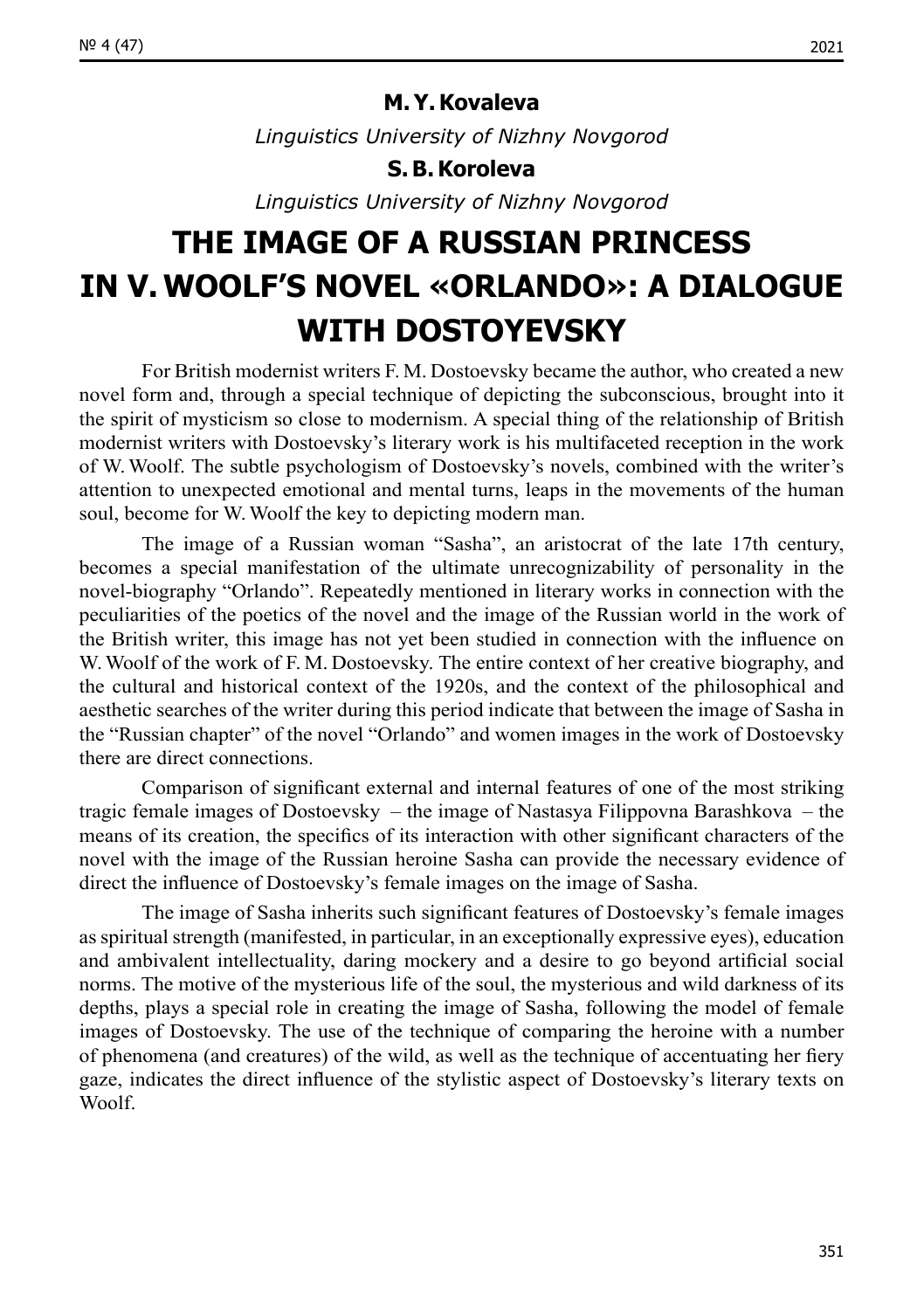# **POETICS**

### **G. P.Kozubovskaya**

*Altai State Pedagogical University*

# **SEMANTIC COMPLEX OF FOOD/NUTRITION IN I.A. GONCHAROV'S NOVEL "THE PRECIPICE"**

Interest in food as a fundamental aspect of being was identified in Russian science in the late XX – early XXI centuries. The archetypal meanings of food/nutrition, realizing the chain of "life – death – resurrection", go back to the global opposition chaos / cosmos, realized in the act of cooking and eating food. I.A. Goncharov's novel, connected with the manor culture, is full of descriptions of various meals, mentioning menus, dishes, and foodstuff that perform various functions.

Grandmother – Tatiana Markovna Berezhkova is a kind of mythological Mother Goddess, the founder of the House – Cosmos. Milk is a product associated with the Mother Goddess, and marginally it contains the meaning of the creation of the Universe by the transformation of Chaos into Space. "Bird's milk" formula, which reduces the meaning of the manor existence, has a symbolic meaning.

In ancient religions, the Mother Goddess was depicted as a zoomorphic creature – a bird. The "bird" in the novel is ambivalent: on the one hand, it is a Chicken as the keeper of the hearth, on the other  $-$  a Swan Maiden, a woman turned into a bird by evil spells. This metamorphosis is the meaning of the plot. Food rituals are an obligatory element of the House-Cosmos, the use of dairy products is an introduction to this Cosmos. "Curdled milk" and "cottage cheese– are fermented milk products, which in mythopoetics are associated with the creation of the Universe: etymologically, the word "cottage cheese" goes back to the verb "to create". In the Slavic tradition, the pie was called a kurnic (a chicken pie): the chicken filling symbolized family life. Thus, the core of the food motif – milk – pulls together the "beginnings" and "ends" of the novel, exposing its dramatic nodes and performing a structure-forming function. The "bird" motif reveals the heroes in a characterological way: Marfenka is shown in the idyllic way (in the semantic chain "rose cherry jam – cherry – girl-flower"), Vera is depicted in the dramatic key ("water – wine – watermelon – milk").

The plot, where the "idyllic" is blown up by the "dramatic", is realized in the fate of the Grandmother, who combines these principles: "false duality" (Grandmother – Marfenka) is replaced by the true one ("milk" in a similar gesture of Faith and Grandmother contains a hint of a repeated female drama). Male characters go back to the fairy-tale archetype of Objedalo (gobbler) – a helper in getting a bride.

In the novel, the groom gets the bride quite easily: he "belongs" to this world; he is lured, tamed, and domestic. (Marfenka is the mistress of the bird kingdom, and the dishes offered to the groom include bird meat – chicken, turkey, etc.). The meaning of feeding is conquest, submission, and demand for sacrifice. The groom easily accepts the role of the victim, enjoying it. Leonty, suffering from his wife's escape, was told to cover his head with raw cabbage at night, "in oblivion, he dragged all the cabbage from his head and ate it." The notion of "c[a](https://translate.google.ru/?hl=ru)bbage" has several overlapping meanings: it is a symbol of sobriety and a symbol of marriage.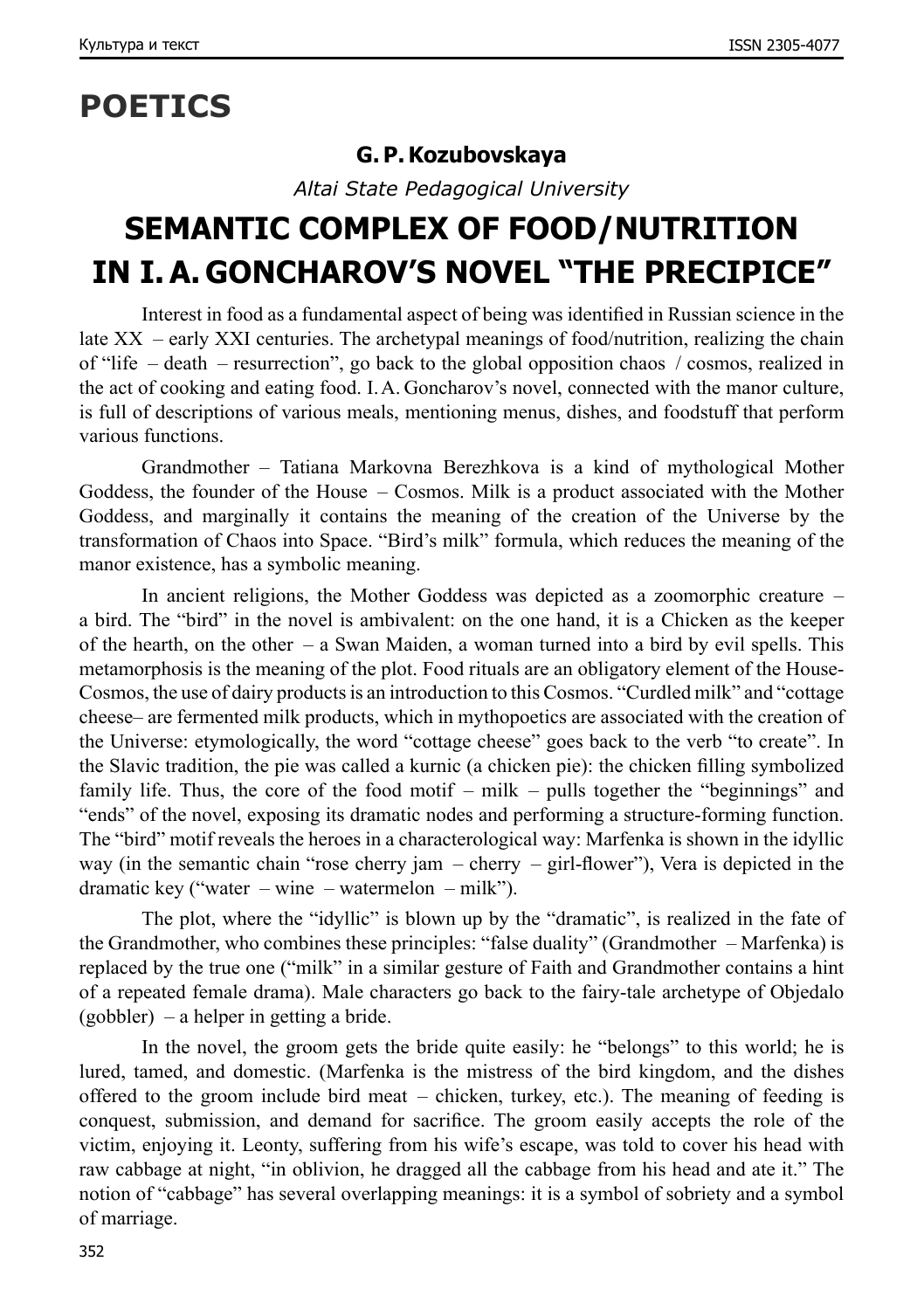[The rivalry of Raisky with Volokhov is exposed in the dream reality, where meals turn](https://translate.google.ru/?hl=ru)  [into hunting. The unwritten novel of Paradise is reduced by women hunting him to a](https://translate.google.ru/?hl=ru) parody, [from which he finds salvation in the "living water" of grandmother's truth.](https://translate.google.ru/?hl=ru)

Avariation of the hunting motive is fishing, which is based on the archetype of capturing souls. The episode with the carp is symbolic, containing subtext meanings. In folk rituals, the fish, on the one hand, is associated with the bride, on the other, with the souls of the dead who are in the other world. The carp that slipped out of Marfenka's hands is a narratological detail: it is a symbol of Vikentiev's soul brought to her as a gift, and a plastic metaphor for her fear of the unknown.

The element of water includes the meanings of the living and the dead. Marfenka and Vikentiev, who "both were sprinkled with living water," are an image of idyllic happiness. "Living" and "dead" water is present in the drama of Vera, faced with Volokhov's idea of renewing life.

Nature, art, and history are the aesthetic credo of Paradise, deeply suffered by him as a result of the idyll he experienced, which turned into a drama.

### **YOUNG PHILOLOGY**

### **S.Yu. Chvertko**

*Institute of Philology of the Siberian Branch of Russian Academy of Sciences, Novosibirsk, Russian Federation*

# **THE MYTHOLOGEME OF WATER IN GEORGY GREBENSHCHIKOV'S STORIES "VODYANOI» AND «IN THE FOREST"**

The results of G. Grebenshchikov's ethnographic journey through the region (1910–1911) are summarized in the Altai Almanac published by him (1914), where Siberia appears as a special cultural space not distorted by the influence of the West. Siberia and Altai are fabulous regions for the writer, behind which the future of Russia stands, and a cultural myth.

The parable imagery, archetypes, mythopoetic understanding of nature as endowed with divine powers, and a man as a weak being unable to resist higher forces – all this translates the vision of the world characteristic of the ethnic groups that Grebenshchikov explored in his journey through Altai.

In the stories "Voydanoi" and "In the Forest", water appears as part of a cosmogonic myth. Grebenshchikov creates a mystical image of the taiga, a kind of interworld, where initiation is performed before passing into the world of the dead. Diving into a boat and walking on the water turns into a funeral rite necessary to calm the dead, and life in the taiga is like the traditional forty days that the soul spends biding farewell to the living.

In the story "Vodyanoy", the symbolism of water is revealed, on the one hand, as an allusion to the spontaneous irrepressible power of the Russian people; on the other  $-$  as a special space separating the worlds of the living and of the dead. However, contrary to the law of a fairy tale, fear prevents the heroes from completing the trial, and in the final they return to their original state, to the beginning of their journey.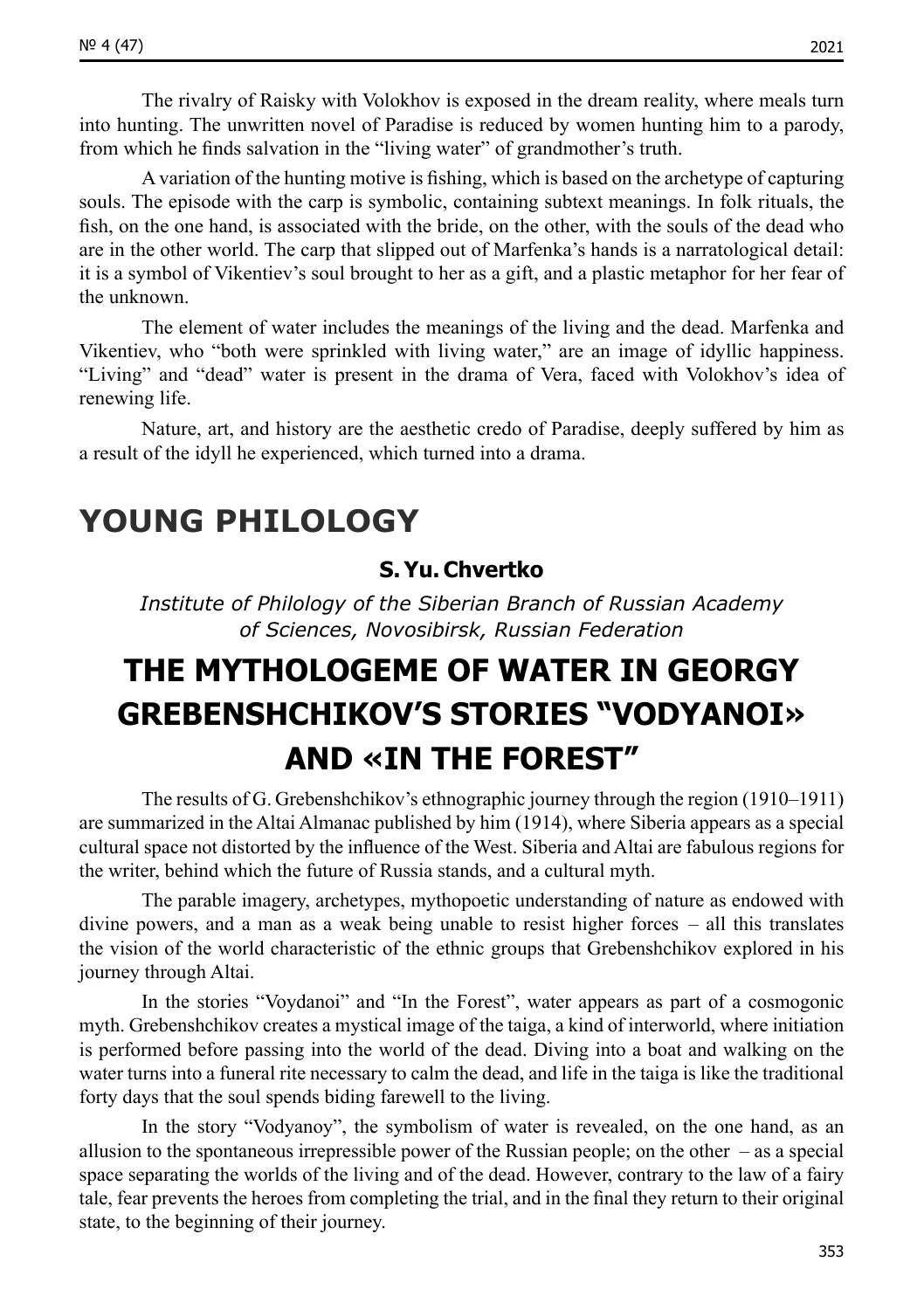### **LINGUISTICS**

### **INTERPERSONALITY IN TEXT AND DISCOURSE**

### **V. I.Karasik**

*Pushkin State Russian Language Institute*

# **SUBJECT PLOT AND COMMUNICATIVE VECTORS OF VANITY (ON THE MATERIAL OF THE PLAY "TO FOGET HEROSTRATUS!" BY GRIGORY GORIN)**

The paper deals with subject plot and communicative characteristics of vanity treated as a desire to become famous using unworthy means. The material for analysis is a play "To forget Herostratus!" by a famous Russian writer and playwright Grigory Gorin. The plot of the play is an artistic reconstruction of the story about the crime committed by a psychotic young man who had set on fire a beautiful temple in ancient Greece. He had done it with the only purpose to become famous and hence immortal. The senate of the city forbade mentioning his name but his contemporaries made it known. The story is presented as a dramatic narrative in which the protagonist almost wins because his environment is ready to obey his plans and orders. Though he is taken to prison he skillfully manages to bribe his guard and persuade the authorities to make use of him. The only person who stands against him is the city magistrate but the honest man is in jail, too. One of the characters of the play is our contemporary who takes part in the prosecution so as to perceive the nature of this crime and comes to understand that the criminal can finally win. The only way to stop him is to kill him which is against the law. Thus, we come to the conclusion that it is impossible to stop crimes without cruel, but just actions. Vanity is determined by pathological personal qualities (hysterical demonstrativeness) expressed as deliberate contraposition of a person to community. It is expressed by a set of manipulative speech acts including self-display, treachery and blackmail. As a subject plot vehicle it is manifested by attempts to present oneself as a superman who is usually condemned by people. Such persons are aware that people will talk about them. Finally such manipulators are punished for their immoral and culpable actions. The idea of the narration is that crime prospers due to human weakness, that authorities are apt to use criminals, that vanity makes people commit horrible crimes and can only be stopped by resolute actions.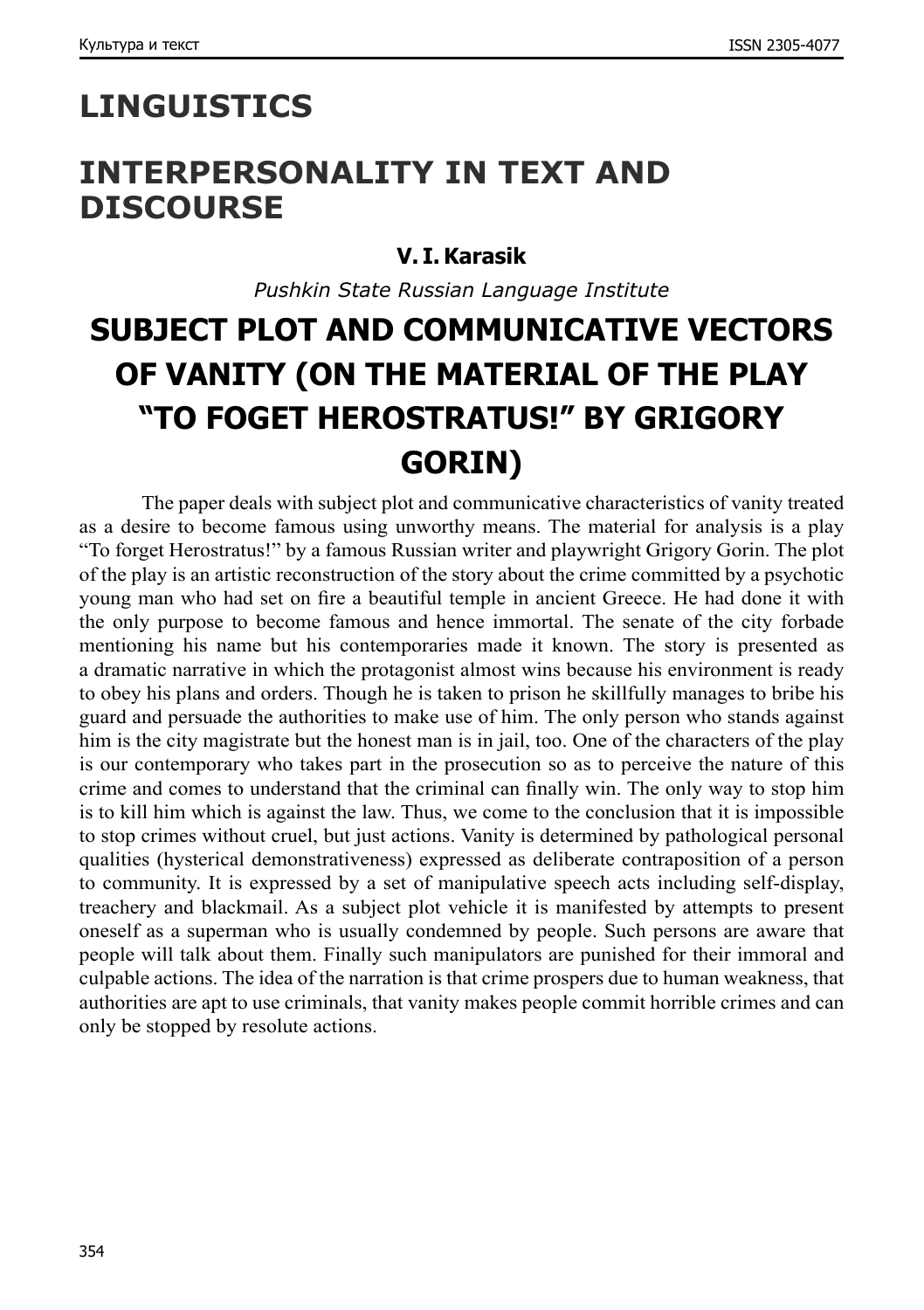*Pushkin state Russian language institute*

### **A.A. Negushina**

*Pushkin state Russian language institute*

# **INTERPERSONAL CHARACTERISTICS OF RUSSIAN-SPEAKING FEMINIST MEDIADISCOURSE (BASED ON THE TELEGRAM-CHANNEL «THE ROBBER'S DAUGHTER»)**

The discourse of feminism is one of the fastest growing in the Russian-language virtual media space. The semantic unit of feminist texts is the reflection of female identity, which makes feminist discourse a special kind of institutional discourse, which is an alternative picture of the world based on women's experience and transformed with the help of language.

The development of feminist discursive practices and the formation of their characterological traits are largely determined by feminist critique of language – a direction of linguistics, which is based on the idea of overcoming linguistic sexism and rethinking gender differences in the language picture of the world.

Currently, the Russian-language feminist discourse is localized to a greater extent on the Internet at specialized sites (websites, forums, etc.), while the most open environment, which obviously demonstrates signs of interpersonalism and a wide range of information posted, is the fem blogosphere, within which we conditionally single out actually feminist and pro-feminist blogs. Despite some discrepancies in the methods of providing information, these types are united by a common theme and specificity of the target audience.

Thus, all feminist texts are distinguished by a specific set of lexical and phraseological units, as well as syntactic and stylistic constructions that determine the interpersonal development of feminist discursive interactions, as evidenced by N. Krasilnikova's pro-feminist blog "the robber's daughter".

The interaction of a producent and an addressee in feminist texts is achieved, first of all, through the methods of expressing the author's position. Such, for example, is the depoliticization of feminism. In this case, the expressiveness and emotional coloring of the statements turns out to be extremely important, which is used both to express anger and indignation, and to mark the interpersonal character of the text – to imitate a dialogue with readers.

The dialogicity of the discourse of feminism is also achieved by representing the image of a woman through feminitives (in the form of rhetorical appeals, for example), by building an ironic mode, when statements framed by rhetorical questions / exclamations (with obvious exaggeration of the phenomenon) are directed towards opponents. Among other linguistic means, one can single out feminist terminology, gender metaphors, thematic phraseological units, contextual antithesis, discursive and emphatic units, reduced vernacular vocabulary, etc., which together contributes to both the expression of the author's value-ideological position and the formation of a similar point of view from the addressee.

In this regard, it can be argued that feminist texts presented in the multimedia environment of the modern Internet space influence the formation of the ideological views of not only the author, but also the destination. Skillful alignment of discursive practices with a fem-agenda determines the picture – vision – of the world of a modern person and testifies to the research potential of this type of media discourse.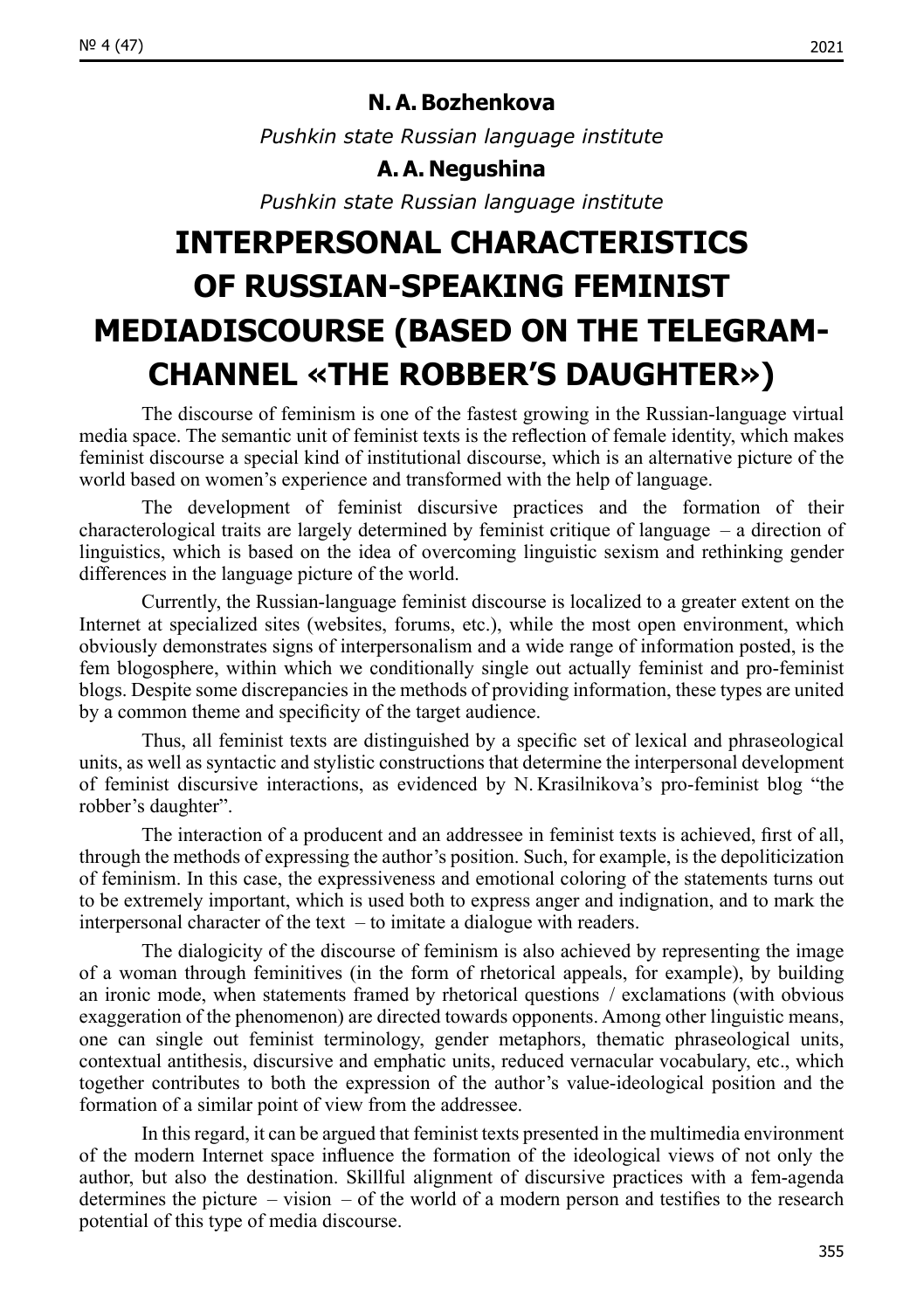### **P.K. Ivanov**

*Pushkin State Russian Language Institute*

### **P.A.Katyshev**

*Pushkin State Russian Language Institute*

# **INTERPERSONAL POTENCIAL OF MULTIMODAL TEXTS IN MODERN INTERNET COMMUNICATION**

The article is devoted to the consideration of multimodal texts in modern Internet communication. The relevance of the research is due to the fact that, despite the dominant position of this type of texts in the Net, the modern scientific community has not yet identified the key areas of their analysis that would sufficiently transpose the theoretical basis of linguistics in relation to new forms of semiosis. In particular, there is no complete catalog of genres of multimodal structures, the metacommunication tools used within their framework have not been considered in detail, and methods for analyzing various ways of expressing the author's position have not been developed.

In this study Internet communication was considered in relation to K. Hyland's metadiscourse concept which includes such terminological innovations as proximity and interpersonality. These terms presuppose the allocation of textual categories of a producer and a recipient that represent the author's view of the position of the implied interactants in relation to extralinguistic parameters, to the content presented by the text as well as in relation to each other. The research is based on the materials of static visual messages which use all of the resources available within the visual perception channel (iconic images, graphics, metagraphemics, etc.), including natural language code.

The authors propose to assign complexes of operational units of text perception (according to A. S. Shtern's speech perception theory) as affordances, which are to be detected and used by a recipient in the process of interpretation. The analysis of multimodal texts has shown that this type of texts incorporates such specific resources as spatial organization, use of precedent phenomena and the type of coordination between verbal and visual components. The use of affordances in these resources forms metadiscoursive components of message, indicates the implied method of decoding the text, bond the apperception bases of the interactants as well as marks the direction of the impact.

The interpersonal potential of multimodal texts is not limited to these details, so the problem actualized in the article requires deep reflection. It may help to look at the reciprocal correlation between linguistic and extralinguistic parameters using characteristics of the text themselves. In this regard, the analysis of communicative artifacts in order to determine textual categories of an author and a recipient in spite of scientific knowledge about the principles and mechanisms of speech production and perception seems to be a promising direction for the study of the mediated interaction in a digital environment.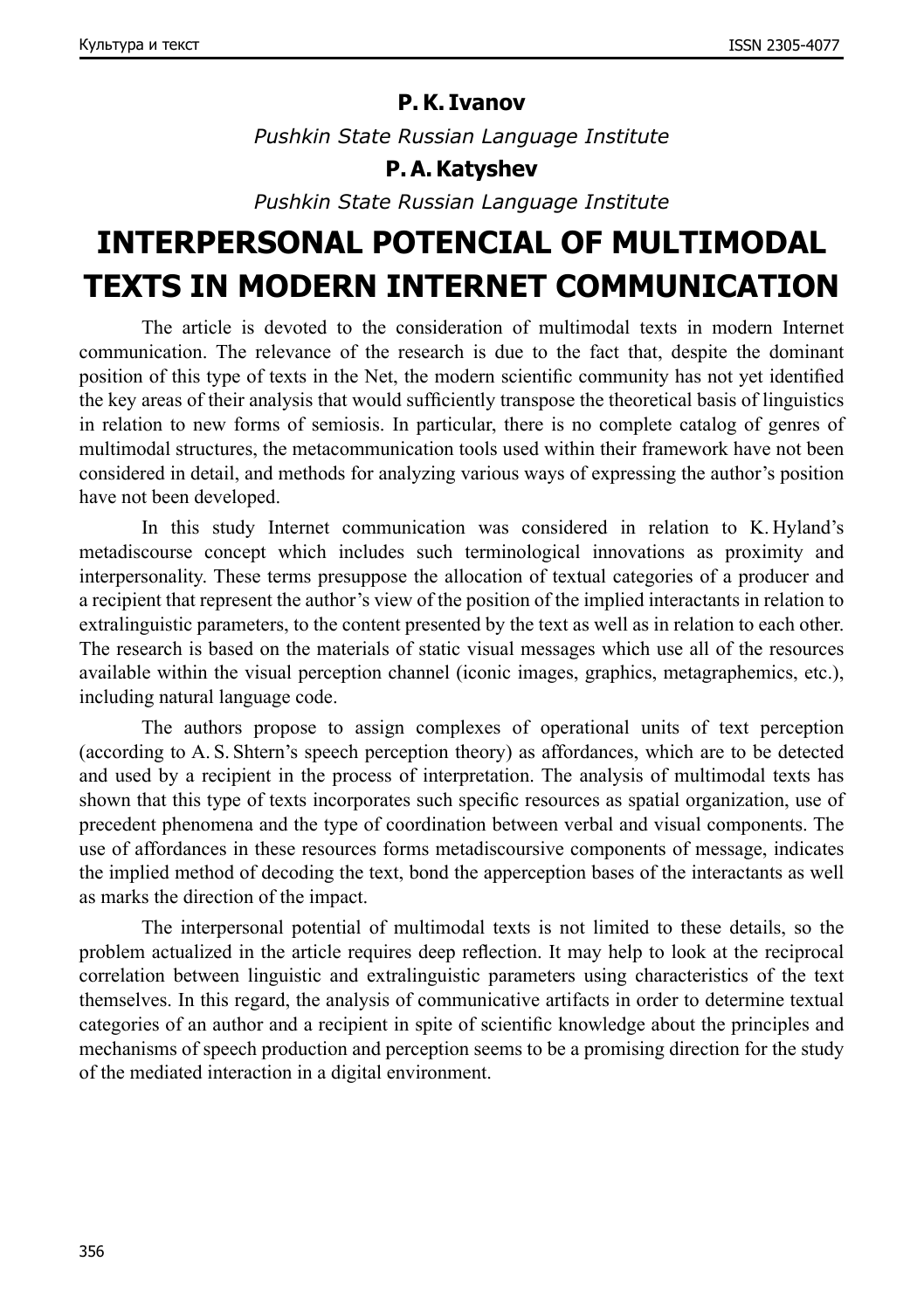#### **S.V. Ionova**

*Рushkin State Russian Language Institute*

#### **M.Yu. Petrova**

*Moscow State Research Center*

### **NETWORK FORMS OF CONFLICT COMMUNICATION: CYBERBULLING AND EMOTIONAL SELF-EXPRESSION**

The article deals with the special features and forms of conflict communication in the Internet. Thе article analyses some situations of interpersonal conflict based on the Instagram communication of opponents and supporters of COVID‑19 vaccination. Conflict communication is viewed through the prism of a speech strategy of cyberbullying, which is a general concept to a number of potentially conflict tactics of communication.

The research focuses on comments made during the culmination stage of the conflict of supporters and opponents of vaccination against COVID-19. It was found out that the verbal conflict content demonstrates some peculiarities comparing with real communication: a greater amount of negative information; its great "density"; a high level of intensity of negative communication language; emotional impact, an increase in speech aggression; reducing the role of non-verbal and paralinguistic means of speech.

For the purposes of analysis, we have made a sample of conflict comments that have features of aggressive speech actions; each group was described in terms of purposes of communication and linguistic techniques to realize them.

As a result of the research, the most frequent speech tactics at the culmination stage of the conflict were revealed and described (hate, flood, trolling, flame, astroturfing). The article also brings out the idea of obligatory differentiation of directed and undirected emotions; the principle of their differentiation is explained.

In conclusion, it states that at the culmination stage of the conflict emotions are usually unavoidable, being an obligatory part of the verbal behavior. It is clarified that emotions can combine different forms and intertwine with elements of various cyberbullying tactics as a web impact.

### **IMPLICITY IN LANGUAGE AND TEXT**

### **Ya.A. Dudareva**

*Kemerovo State University*

## **EXPERIMENT AS A METHOD OF IDENTIFYING IMPLICIT MEANINGS IN LINGUISTIC EXPERTISE IN ADVERTISING CASES**

There is a problem in linguistic expert practice for the expert to present the implicit meanings of a text and adequately analyze it, on the one hand, without introducing his own subjective vision, and on the other hand, without turning scientific research into a formalistic one.

The above applies to various categories of cases, a separate group of which are advertising texts.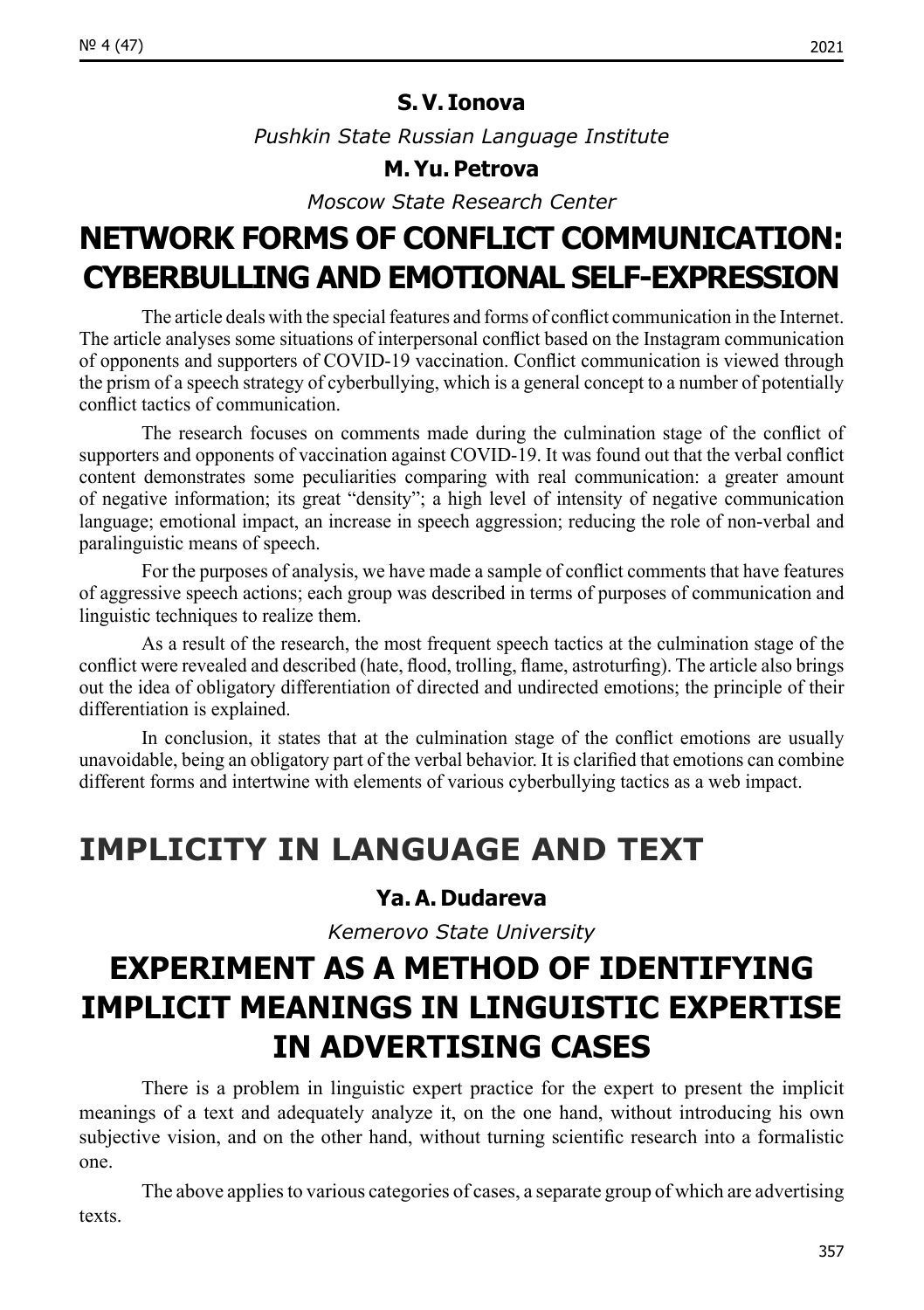In our opinion, the specificity of advertising is in a special type of correlation between explicit and implicit information, which, in the event of a conflict situation, requires an appeal to professionals. According to Russian law, the appointment of an expert examination is not mandatory; however, as the reviews of conflict situations show, when not resorting to specialists, the courts make numerous inaccuracies and errors.

The inquiries that specialists in the field of the Russian language receive from the Federal Antimonopoly Service, which is engaged in the control of advertising activities, cause the movement of the research thought of linguists towards the development of experimental methods for the analysis of advertising texts.

In our point of view, the descriptive approach used by an expert conducting research based on an experiment with average citizens corresponds to the spirit of the modern linguistic paradigm. We consider attention to an average citizen as a consumer of advertising goods and services to be an undoubted achievement of modern linguoexpertology in advertising matters. It is the experiments that make it possible to obtain fundamentally new knowledge  $$ information about the real functioning of advertising in the everyday consciousness of people. Striving for objectivity in the analysis of advertising does not exclude the analysis of the reactions of ordinary consumers, but, on the contrary, presupposes a complete and qualitative analysis of the experimental material.

We believe that without experiments, the conclusions of linguists on the analysis of controversial advertising texts are significantly impoverished. This is due to the fact that it is on the basis of the analysis of the data obtained that the linguist can draw conclusions about the implementation of a particular meaning of a polysemantic word. It is significant that in this case the conclusions of linguists are not formulated as "might be", that is, in the modality of supposition, but in the ascertaining modality. And the most important thing is that the formulation of conclusions based on the results of experiments is not based on assumptions about the structure of consciousness of the «readers» of advertising texts, which is actually an introjection of the linguist-expert himself, but on the real indications of the linguistic consciousness of the respondents, in connection with which the convincingness of the conclusions increases.

High level of development of forensic linguistic expertise makes it possible to predict that a modern expert will not try to avoid the seemingly chaotic language material, which are the results of an experiment with ordinary citizens, but will learn to extract new useful knowledge from this.

Currently, in the wording of requests from the OFAS, there is a mixture of both terminology and competencies of different specialists: lawyers, linguists, sociologists. The existing disorder, ambiguity in the conduct and research of advertising texts demonstrates the objective sphere of intersection of different sciences, the interdisciplinary nature of the methodological problem under consideration. But at the same time, there is a clear need to develop such formulations that will correspond to the competence of the specialist who performs the research.

It is necessary to continue experiments on advertising texts, and to develop a methodology for organizing them, standard formulations of questions, a method for interpreting the results obtained.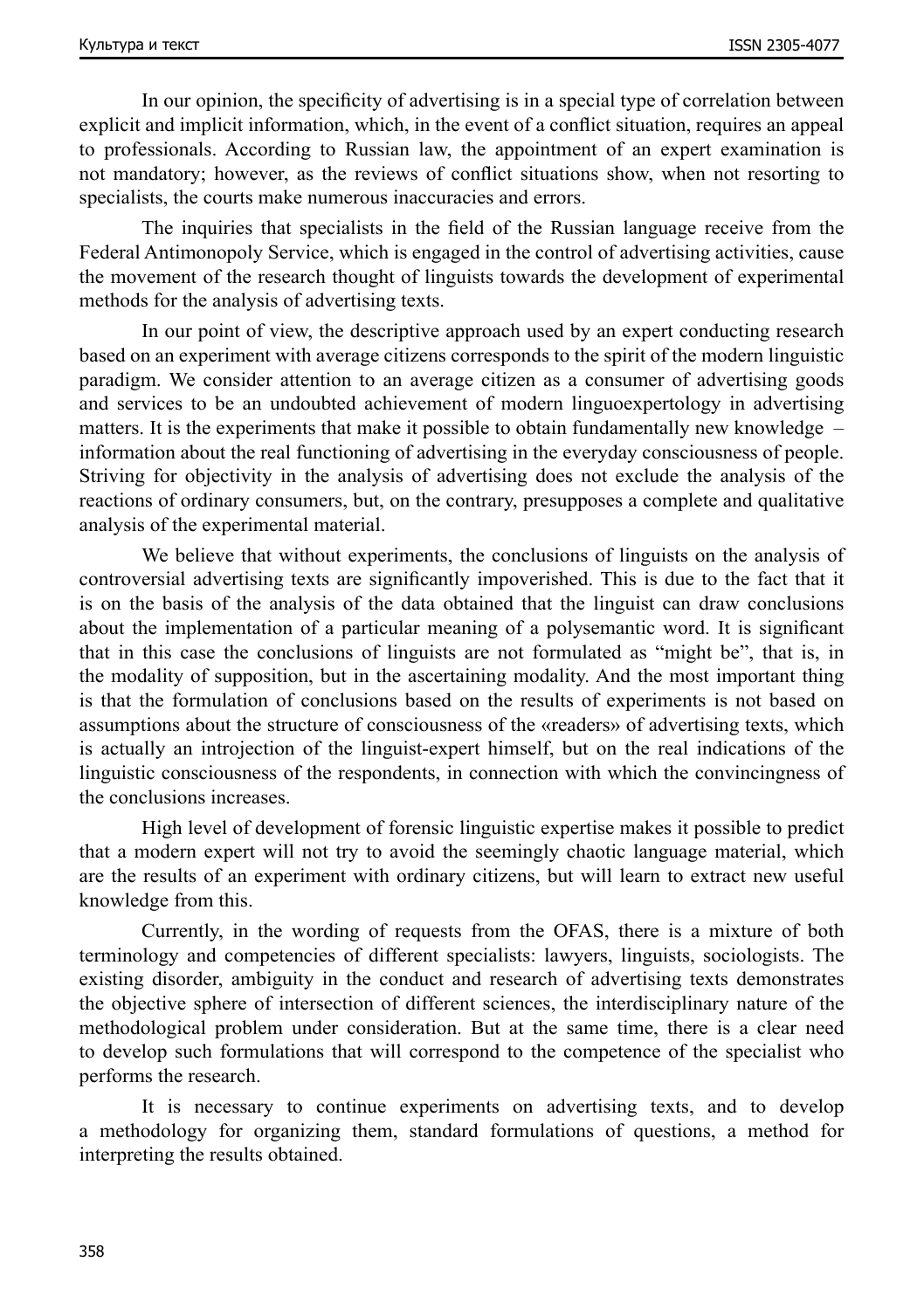### **HYBRID VERB SEMANTICS**

### **Kirill A. Shishigin**

*Plekhanov Russian University of Economics*

### **Elena L.Agibalova**

*Plekhanov Russian University of Economics*

# **HYBRID GERMAN-SLAVIC WORD FORMATION AND SEMANTICS OF YIDDISH VERBS WITH THE PREFIX OP-**

Language hybridization is one of the results of linguistic contacts when the basis language and the donor language interpenetrate through the stage of linguistic contact; with the basis language developing an adstrat resulting in the formation of a hybrid idiom and its separating from the donor language into an independent one. Yiddish that underwent hybridization unites three layers: German base, adstratum layers of Semitic and Slavic donor languages that cover all the levels and subsystems of the language. Contact Slavic languages had the most systemic adstratum influence on Yiddish, while Yiddish verb-prefix subsystem experienced the deepest hybridization.

The article illustrates the phenomenon of German-Slavic word-formation hybridization and the semantics of Yiddish prefixed verbs with the prefix op- as an example. It describes the genetic origin of op-, introduces a classification of types of situations described by verbs with this prefix, compares word-forming and semantic characteristics of Yiddish verbs with op- to German verbs with ab- and Slavic verbs with  $od$ - $(\alpha\pi$ - $(\beta\pi)$ - $(\alpha\pi$ -

Yiddish op-: а) in terms of form and content developed from the Middle High German prefix ab/ap (archeseme <removal/separation>), b) preserved the German archeseme, but copied the semantics of the Slavic prefix od-/од-(від-)/ад- (archeseme <removal/separation>) due to phonetic similarity and semantic identity with it.

Yiddish prefixed verbs with op- describe the following types of situations:

1. Separation/distancing from (following the common German-Slavic model):

| (Yid.)                                                                                                  | fershkes                                                    | fal- $n =$ op                                               |     |                |                 |  |  |  |  |
|---------------------------------------------------------------------------------------------------------|-------------------------------------------------------------|-------------------------------------------------------------|-----|----------------|-----------------|--|--|--|--|
|                                                                                                         | Pfirsiche                                                   | $fall-en=ab$ . SEP                                          |     |                |                 |  |  |  |  |
|                                                                                                         | Peaches                                                     | fall.STEM-PRES.PL.3=off.SEP                                 |     |                |                 |  |  |  |  |
|                                                                                                         | germ. , Pfirsiche fallen ab'. engl. , Peaches are falling'. |                                                             |     |                |                 |  |  |  |  |
| (Pol.)                                                                                                  | Zaczał                                                      | $od$ -pad- $ac$                                             |     | Tvnk           |                 |  |  |  |  |
|                                                                                                         | Began                                                       | off-fall-INF                                                |     | the plaster    |                 |  |  |  |  |
| engl. 'Plaster began falling off'.<br>2. Response action (mainly following the adstratum-Slavic model): |                                                             |                                                             |     |                |                 |  |  |  |  |
| (Yid.)                                                                                                  | <b>Brokhe</b>                                               | -entfer- $t=$                                               |     | ir             | $=$ op-         |  |  |  |  |
|                                                                                                         | Broche (CONTR)                                              | -antwort-et=                                                |     | $i$ hr $(SBJ)$ | $=$ zurück SEP- |  |  |  |  |
|                                                                                                         | Brocha (CONTR)                                              | -respond-s                                                  |     | to her $(SBJ)$ | $=$ back SEP-   |  |  |  |  |
|                                                                                                         |                                                             | germ. Broche erwidert ihr'. engl. 'Brocha responds to her'. |     |                |                 |  |  |  |  |
| (Pol.)                                                                                                  | Premier                                                     |                                                             | nie | od-powiad-a    |                 |  |  |  |  |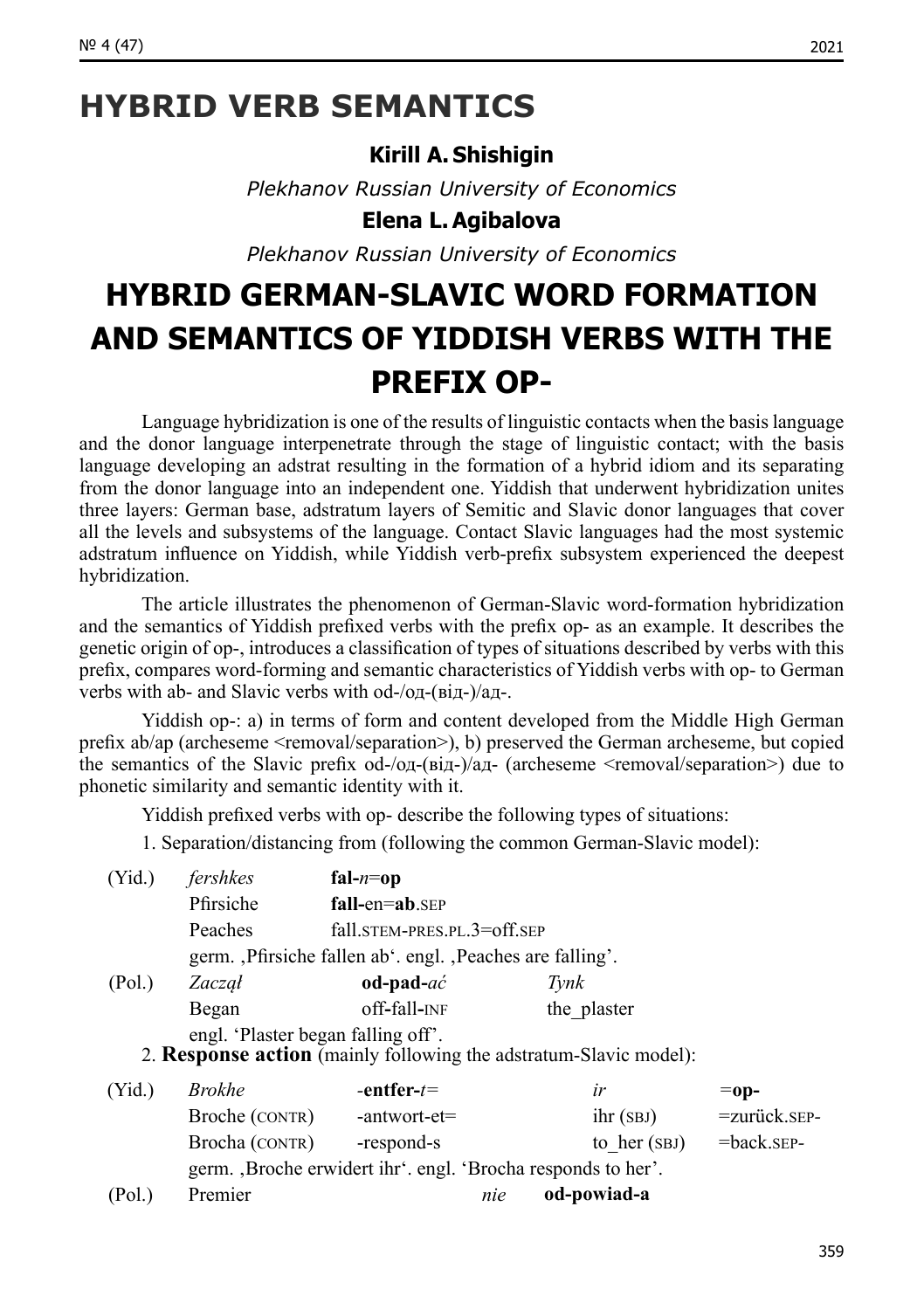The Prime Minister (CONTR) not back-answer.stem-pres.sg.3

*на pana Pytanie*

on vour (SBJ) Ouestion

engl. 'The Prime Minister does not answer your question'.

3. **Intensive action/process/condition** (mainly following the adstratum-Slavic model):

| (Yid.)      | es                                                                                           | zol    |      | Ingikhn           | $op-ge-boy-t$                                               |  |
|-------------|----------------------------------------------------------------------------------------------|--------|------|-------------------|-------------------------------------------------------------|--|
|             | Es                                                                                           | soll   |      | in Kürze (PER)    | er-bau-t                                                    |  |
|             | It                                                                                           | should |      | soon $(PER)$      | ready.SEP-PART2>erect.STEM <part2< td=""><td></td></part2<> |  |
|             | vern                                                                                         |        | der  | Palats            |                                                             |  |
|             | werden                                                                                       |        | der  | Palast (OBJ/GOAL) |                                                             |  |
|             | <b>AUX.PASS</b>                                                                              |        | the  | palace (OBJ/GOAL) |                                                             |  |
|             | germ. Es soll in Kürze der Palast erbaut werden.<br>engl. 'The palace should be built soon'. |        |      |                   |                                                             |  |
| $(14$ Pol.) | Stolica                                                                                      |        | musi | od-bud-owa-ć      | mosty                                                       |  |

Capital should ready.sep-erect.stem-inf bridges (obj/goal) engl. 'The capital should build bridges'. Языковая **гибридность** являет собой один из результатов языкового

контактирования, то есть взаимопроникновение языка-основы и языков-доноров через стадию языкового контакта, в ходе которого в языке-основе возникает адстрат, в результате чего формируется гибридный идиом ипроисходит его отделение от исходного ипревращение в самостоятельный язык. Испытавший гибридизацию идиш объединяет в себе три пласта: осно́ вный немецкий, адстратные (adstratum) пласты семитских и славянских языковдоноров, которые охватывают все уровни и подсистемы языка. Наибольшее системное адстратное влияние на идиш оказали контактные славянские языки, а наиболее глубокую гибридизацию испытала идишская глагольно-префиксальная подсистема.

В статье иллюстрируется феномен немецко-славянской гибридности словообразования и семантики префиксальных глаголов идиша на примере глаголов с префиксом *op-*, описывается генетическое происхождение префикса *op-*, дается классификация типов ситуаций, описываемых глаголами с ним, сопоставляются словообразовательно-семантические характеристики идишских глаголов с *op-* с немецкими глаголами с префиксом *ab-* и славянскими с *od-/од-(від-)/ад-*.

Идишский *op-*: а) в плане формы и содержания развился из средневерхненемецкого наречия-префикса *ab/ap* (архисема <удаление/отделение>), сохранил немецкую архисему (archeseme), но копировал семантику славянского префикса *od-/од-(від-)/ад-* (архисема <удаление/отделение>) ввиду фонетического сходства и семантической тождественности с ним.

Идишские префиксальные глаголы с *op-* описывают следующие типы ситуаций:

1. **Отделение/удаление** (по общей немецко-славянской модели):

| (M <sub>4</sub> )                                       | fershkes                           | fal- $n =$ op               |             |  |  |  |
|---------------------------------------------------------|------------------------------------|-----------------------------|-------------|--|--|--|
|                                                         | Pfirsiche                          | $fall-en=ab.sEP$            |             |  |  |  |
|                                                         | Peaches                            | fall.STEM-PRES.PL.3=off.SEP |             |  |  |  |
| нем. Pfirsiche fallen ab '. англ. Peaches are falling'. |                                    |                             |             |  |  |  |
| $($ пол. $)$                                            | Zaczał                             | $od$ -pad- $ac$             | Tynk        |  |  |  |
|                                                         | Began                              | off-fall-INF                | the plaster |  |  |  |
|                                                         | англ. 'Plaster began falling off'. |                             |             |  |  |  |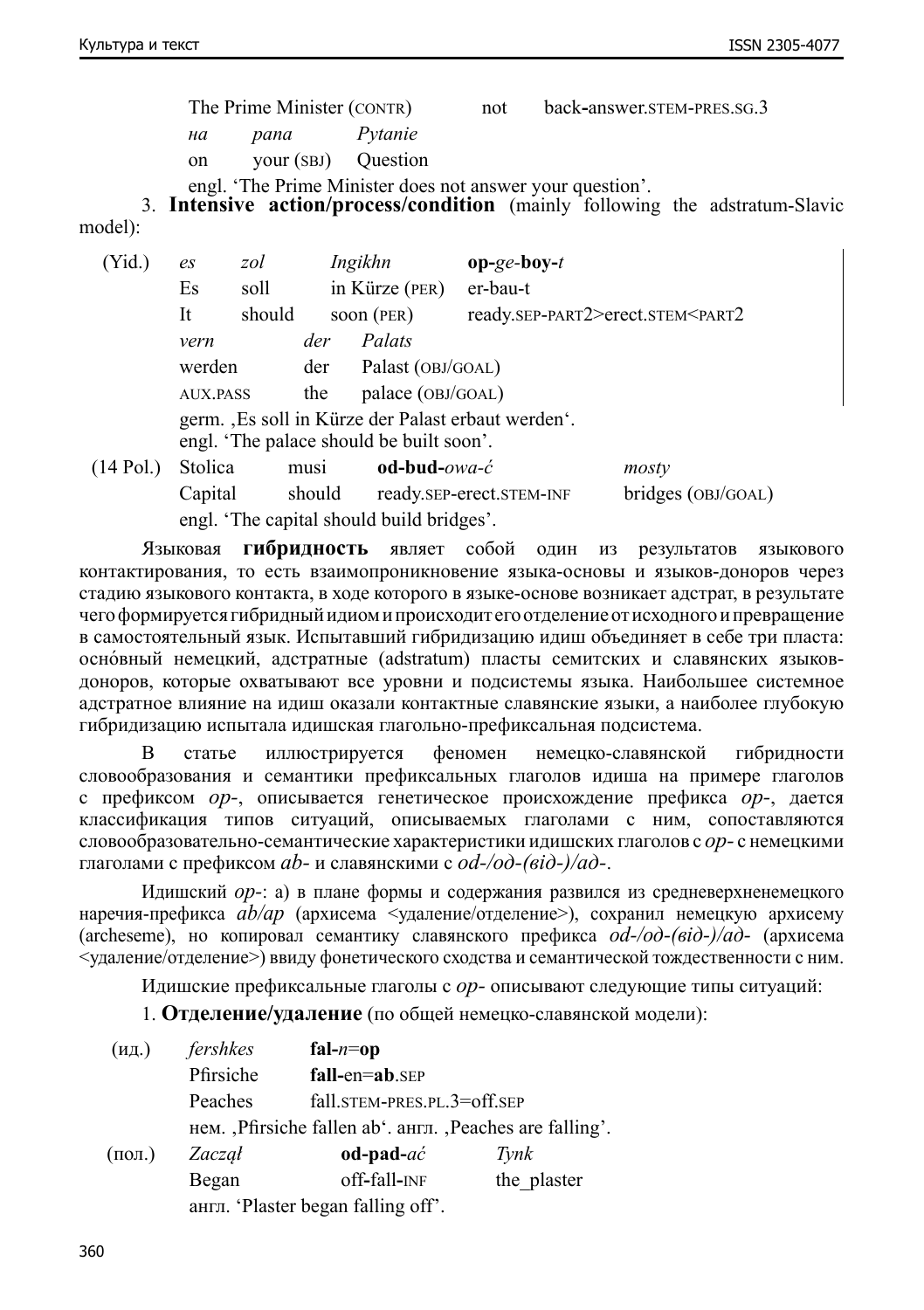2. **Ответное действие** (преимущественно по адстратно-славянской модели):

| (H <sub>Д.</sub> )                       | brokhe |                                           |                                                                       | -entfer- $t=$                   |                                   | ir                                                                                       |                | $=$ op-             |    |
|------------------------------------------|--------|-------------------------------------------|-----------------------------------------------------------------------|---------------------------------|-----------------------------------|------------------------------------------------------------------------------------------|----------------|---------------------|----|
|                                          |        | Broche (CONTR) -antwort-et=               |                                                                       |                                 |                                   |                                                                                          | ihr(SBJ)       | $=$ zurück.s $E$ P- |    |
|                                          |        | Brocha (CONTR)                            |                                                                       | -respond-s                      |                                   |                                                                                          | to her $(SBJ)$ | $=$ back.s $E$ P-   |    |
|                                          |        |                                           |                                                                       |                                 |                                   | нем. Broche erwidert ihr <sup>o</sup> . англ. 'Broche responds to her'                   |                |                     |    |
| Premier<br>$(\text{пол.})$               |        |                                           | od-powiad-a<br>nie                                                    |                                 |                                   |                                                                                          |                |                     |    |
|                                          |        | The Prime Minister (CONTR)                |                                                                       |                                 | back-answer.STEM-PRES.SG.3<br>not |                                                                                          |                |                     |    |
|                                          | на     | pana                                      | Pytanie                                                               |                                 |                                   |                                                                                          |                |                     |    |
|                                          | on     | your (SBJ) Question                       |                                                                       |                                 |                                   |                                                                                          |                |                     |    |
|                                          |        |                                           |                                                                       |                                 |                                   | англ. 'The Prime Minister does not answer your question'.                                |                |                     |    |
|                                          |        |                                           |                                                                       |                                 |                                   | 3. Интенсивное действие/процесс/состояние                                                |                | (преимущественно    | по |
|                                          |        | адстратно-славянской модели):             |                                                                       |                                 |                                   |                                                                                          |                |                     |    |
| (M <sub>Д.</sub> )                       | es     | zol                                       |                                                                       | Ingikhn <b>op-ge-boy-t</b>      |                                   |                                                                                          |                |                     |    |
|                                          | Es     | soll                                      |                                                                       | in Kürze (PER) er-bau-t         |                                   |                                                                                          |                |                     |    |
|                                          | It     | should                                    |                                                                       |                                 |                                   | soon (PER) ready.SEP-PART2>erect.STEM <part2< td=""><td></td><td></td><td></td></part2<> |                |                     |    |
|                                          | vern   |                                           |                                                                       | der Palats                      |                                   |                                                                                          |                |                     |    |
|                                          |        | werden                                    |                                                                       | $der$ Palast (OBJ/GOAL)         |                                   |                                                                                          |                |                     |    |
|                                          |        | <b>AUX.PASS</b>                           | the                                                                   |                                 |                                   |                                                                                          |                |                     |    |
|                                          |        |                                           | palace (OBJ/GOAL)<br>нем. Es soll in Kürze der Palast erbaut werden". |                                 |                                   |                                                                                          |                |                     |    |
| англ. 'The palace should be built soon'. |        |                                           |                                                                       |                                 |                                   |                                                                                          |                |                     |    |
| $(14$ пол.)                              |        | Stolica                                   | musi                                                                  | $odd$ -bud-owa- $\acute{c}$     |                                   |                                                                                          | mosty          |                     |    |
|                                          |        | Capital                                   |                                                                       | should ready.SEP-erect.STEM-INF |                                   |                                                                                          |                | bridges (OBJ/GOAL)  |    |
|                                          |        | англ. 'The capital should build bridges'. |                                                                       |                                 |                                   |                                                                                          |                |                     |    |

### **HYPOTHESES AND REFLECTIONS**

### **E.A.Kosykh**

*Altai State Pedagogical University*

# **CHILDREN'S TEXT IN THE SYSTEM OF COMMUNICATIVE SPEECH REGISTERS**

Modern ontolinguistics has accumulated an extensive body of children's texts – speech 'products' made by children: monologues, dialogues, dialogues in a monologue, etc. However, decoding such texts often requires special efforts of linguists. There is a need for thorough interdisciplinary research, possibly joined by specialists in acoustics, IT professionals to create computer programs for sound recognition and decoding streams of child speech. The involvement of AI in the issues of creating and describing texts can also become a valuable component of ontolinguistic research.

The article presents modern understanding of children's speech acts as a text realized in a dialogue or polylogue which is created in the context of a child-to-adult or a child-to-child communication.

The accumulated material of parental diaries, audio and video recordings of children's speech requires their entry in the corpus of children's texts. Ontolinguistics presupposes a special approach and conditions for developing and creating a corpus of children's speech products that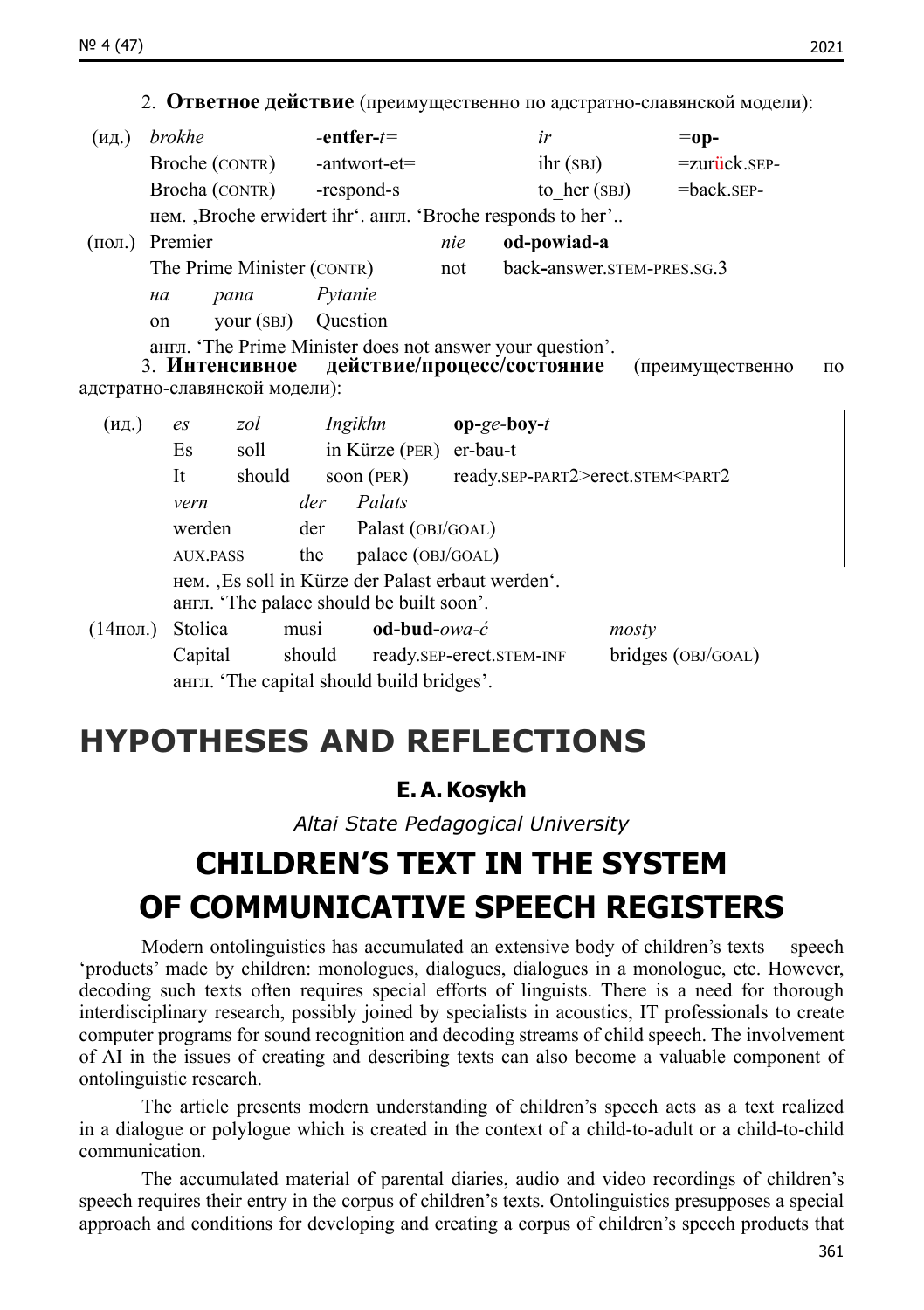are different from the corpus of a national language. And this is made possible following available research and practice of AI-based word processing. Since speech of children aged 0 to 4 years cannot be always effectively decoded by adults, there is a need to create a compendium of phonetic and phonemic units of modern languages that are still in use for further comparative analysis.

The study of children's text is carried out within the system of communicative registers. The notion of "communicative registers" is interpreted in the light of the works by G.A. Zolotova, V.A. Zherebkov and their followers; the classifications of communicative registers proposed by these scientists are used in the article.

Since the material of the study is the text of a child under the age of two, the recognition and segmentation of a speech fragment is carried out on verbal and non-verbal components of communicative situation. The non-verbal component, along with the intonation pattern of the utterance, helps to identify / clarify the type of speech (register) in the analyzed communicative situation. The main 'design' of the described child's utterance is correlated with the voluntary and informative registers of speech (according to G.A. Zolotova) and the situational register (according to V.A. Zherebkov). However, the bulk of the information is 'covert' for an adult due to scarce speech experience in such communicative situations, failure to decode such statements, and the complexity of segmenting speech fragment in general.

Presenting this study, we continue to research children's speech acts included in classification of primary, secondary, and primary-secondary children's texts. Such studies are aimed at describing the textual paradigm of the Russian language, as well as establishing the peculiarities of the interpersonal aspects of interaction between the participants in the adult-child communication.

### **YOUNG SCIENTIST**

### **V.Yu. Noskova**

*Altai State Medical University*

# **POLYSITUATIVE SEMANTICS OF ACTION PREDICATES IN THE LANGUAGE CONSCIOUSNESS OF FOREIGNERS STUDYING RUSSIAN (ON THE EXAMPLE OF THE VERB «TO EXAMINE»)**

Problems in the field of language semantics, predicative vocabulary and foreign language linguistic consciousness are relevant for modern linguistic research.

The method of polysituational analysis is one of the leading methods of modern scientific research. This technique was developed by Doctor of Philology, Professor N. B. Lebedeva. Polysituational analysis helps the researcher to consider the semantic structures of the language. The core of polysituativity is linguistic determinism, according to which language and its structures limit and determine human knowledge and thoughts. In the methodology of polysituational analysis, the following categories are used: facient (a factor-forming component of the situation, a participant in the analyzed situation); happening (any change in the situation); a situation (a unit of articulation and description of the real reality that surrounds us) and a proposition (a situation taken in the aspect of its internal logical structure).

For our research, it is of particular interest that not only text structures, but also a lexeme, (in this case a predicative one) can express polysituational fragments of reality.